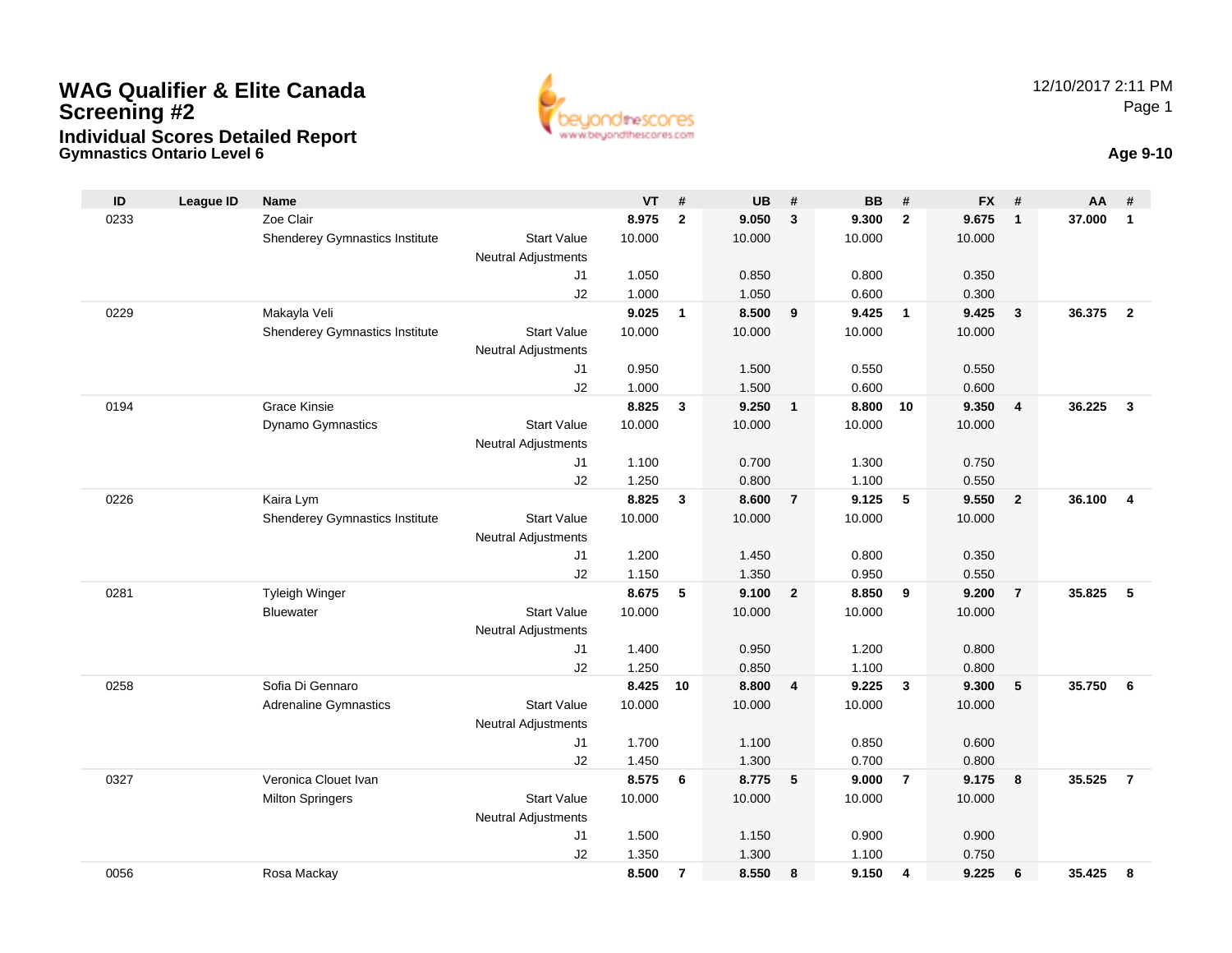

12/10/2017 2:11 PMPage 2

|      | hdividual Scores Detalled Report |                            | - www.beyondthescores.com |    |          |                |        |              |          |                         |           |   |
|------|----------------------------------|----------------------------|---------------------------|----|----------|----------------|--------|--------------|----------|-------------------------|-----------|---|
|      | Burlington Gymnastics Club       | <b>Start Value</b>         | 10.000                    |    | 10.000   |                | 10.000 |              | 10.000   |                         |           |   |
|      |                                  | <b>Neutral Adjustments</b> |                           |    |          |                |        |              |          |                         |           |   |
|      |                                  | J1                         | 1.350                     |    | 1.350    |                | 0.800  |              | 0.850    |                         |           |   |
|      |                                  | J2                         | 1.650                     |    | 1.550    |                | 0.900  |              | 0.700    |                         |           |   |
| 0314 | Peyton Craig                     |                            | 8.750                     | 4  | 8.600    | $\overline{7}$ | 8.775  | 11           | 9.075 11 |                         | 35.200    | 9 |
|      | <b>Milton Springers</b>          | <b>Start Value</b>         | 10.000                    |    | 9.500    |                | 10.000 |              | 10.000   |                         |           |   |
|      |                                  | <b>Neutral Adjustments</b> |                           |    |          |                |        |              |          |                         |           |   |
|      |                                  | J1                         | 1.100                     |    | 0.900    |                | 1.300  |              | 1.000    |                         |           |   |
|      |                                  | J2                         | 1.400                     |    | 0.900    |                | 1.150  |              | 0.850    |                         |           |   |
| 0127 | Naomi Reese                      |                            | 8.450                     | 9  | 8.675    | $\bf 6$        | 8.975  | 8            | 9.075 11 |                         | 35.175 10 |   |
|      | East York Gymnastics             | <b>Start Value</b>         | 10.000                    |    | 10.000   |                | 10.000 |              | 10.000   |                         |           |   |
|      |                                  | <b>Neutral Adjustments</b> |                           |    |          |                |        |              |          |                         |           |   |
|      |                                  | J1                         | 1.600                     |    | 1.400    |                | 1.050  |              | 0.850    |                         |           |   |
|      |                                  | J2                         | 1.500                     |    | 1.250    |                | 1.000  |              | 1.000    |                         |           |   |
| 0259 | Arielle Nasser                   |                            | 8.200                     | 12 | 8.125 11 |                | 9.050  | 6            | 9.100 10 |                         | 34.475 11 |   |
|      | <b>Adrenaline Gymnastics</b>     | <b>Start Value</b>         | 10.000                    |    | 10.000   |                | 10.000 |              | 10.000   |                         |           |   |
|      |                                  | <b>Neutral Adjustments</b> |                           |    |          |                |        |              | $-0.100$ |                         |           |   |
|      |                                  | J1                         | 1.800                     |    | 1.950    |                | 1.000  |              | 0.800    |                         |           |   |
|      |                                  | J2                         | 1.800                     |    | 1.800    |                | 0.900  |              | 0.800    |                         |           |   |
| 0326 | Jaylen Stroeder                  |                            | 8.475                     | 8  | 7.625    | 12             | 9.225  | $\mathbf{3}$ | 9.125    | $\overline{\mathbf{9}}$ | 34.450 12 |   |
|      | <b>Milton Springers</b>          | <b>Start Value</b>         | 10.000                    |    | 10.000   |                | 10.000 |              | 10.000   |                         |           |   |
|      |                                  | Neutral Adjustments        |                           |    |          |                |        |              |          |                         |           |   |
|      |                                  | J1                         | 1.450                     |    | 2.500    |                | 0.800  |              | 0.800    |                         |           |   |
|      |                                  | J2                         | 1.600                     |    | 2.250    |                | 0.750  |              | 0.950    |                         |           |   |
| 0283 | McKenna Lyon                     |                            | 8.325                     | 11 | 7.575    | 13             | 9.300  | $\mathbf{2}$ | 9.000    | 12                      | 34.200 13 |   |
|      | Bluewater                        | <b>Start Value</b>         | 10.000                    |    | 8.700    |                | 10.000 |              | 10.000   |                         |           |   |
|      |                                  | <b>Neutral Adjustments</b> |                           |    |          |                |        |              |          |                         |           |   |
|      |                                  | J1                         | 1.800                     |    | 1.250    |                | 0.600  |              | 0.900    |                         |           |   |
|      |                                  | J2                         | 1.550                     |    | 1.000    |                | 0.800  |              | 1.100    |                         |           |   |
| 0282 | <b>Addison Dawson</b>            |                            | 7.900                     | 13 | 8.275 10 |                | 8.800  | 10           | 8.950 13 |                         | 33.925 14 |   |
|      | <b>Bluewater</b>                 | <b>Start Value</b>         | 10.000                    |    | 10.000   |                | 10.000 |              | 10.000   |                         |           |   |
|      |                                  | Neutral Adjustments        |                           |    |          |                |        |              |          |                         |           |   |
|      |                                  | J <sub>1</sub>             | 2.250                     |    | 1.750    |                | 1.250  |              | 1.000    |                         |           |   |
|      |                                  | J2                         | 1.950                     |    | 1.700    |                | 1.150  |              | 1.100    |                         |           |   |
|      |                                  |                            |                           |    |          |                |        |              |          |                         |           |   |

**Gymnastics Ontario Level 6**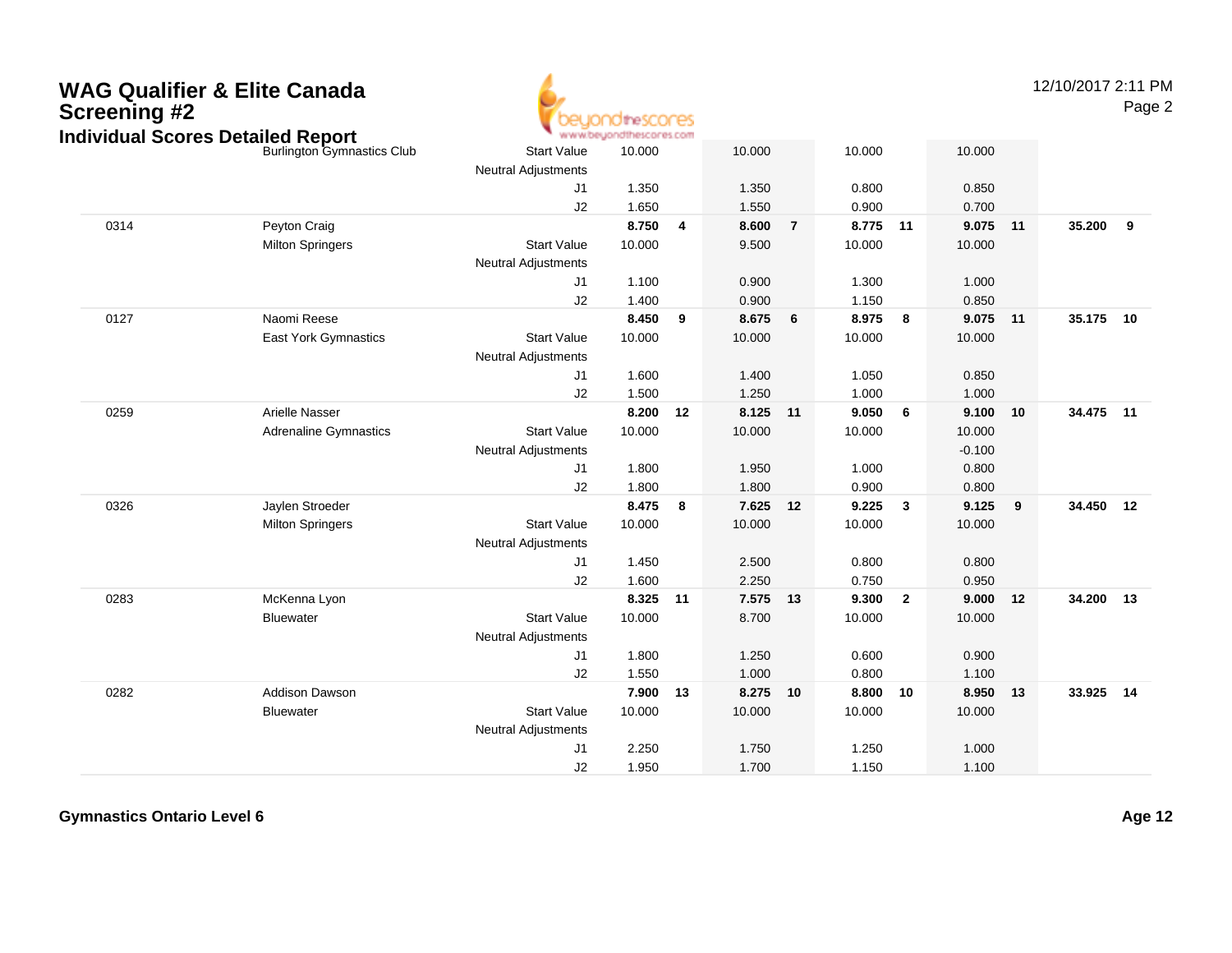| <b>WAG Qualifier &amp; Elite Canada</b><br><b>Screening #2</b><br><b>Individual Scores Detailed Report</b> |                      |                                                  | idtheSCONES<br>www.beyondthescores.com |                         |        |                         |           |                         |           |                | 12/10/2017 2:11 PM | Page 3                  |  |
|------------------------------------------------------------------------------------------------------------|----------------------|--------------------------------------------------|----------------------------------------|-------------------------|--------|-------------------------|-----------|-------------------------|-----------|----------------|--------------------|-------------------------|--|
| League ID<br>ID                                                                                            | <b>Name</b>          |                                                  | <b>VT</b>                              | #                       | UB     | #                       | <b>BB</b> | #                       | <b>FX</b> | #              | AA                 | #                       |  |
| 0027                                                                                                       | Daley Clarke         |                                                  | 9.025                                  | $\overline{7}$          | 9.175  | $\overline{2}$          | 9.525     | $\overline{1}$          | 9.550     | $\overline{2}$ | 37.275             | $\overline{1}$          |  |
|                                                                                                            | Trillium GC          | <b>Start Value</b><br><b>Neutral Adjustments</b> | 10.000                                 |                         | 10.000 |                         | 10.000    |                         | 10.000    |                |                    |                         |  |
|                                                                                                            |                      | J1                                               | 0.900                                  |                         | 0.850  |                         | 0.450     |                         | 0.550     |                |                    |                         |  |
|                                                                                                            |                      | J2                                               | 1.050                                  |                         | 0.800  |                         | 0.500     |                         | 0.350     |                |                    |                         |  |
| 0087                                                                                                       | Aliya Arbaji         |                                                  | 9.325                                  | $\overline{2}$          | 8.950  | 5                       | 9.500     | $\overline{\mathbf{2}}$ | 9.450     | 4              | 37.225             | $\overline{\mathbf{2}}$ |  |
|                                                                                                            | Galaxy               | <b>Start Value</b><br><b>Neutral Adjustments</b> | 10.000                                 |                         | 10.000 |                         | 10.000    |                         | 10.000    |                |                    |                         |  |
|                                                                                                            |                      | J1                                               | 0.600                                  |                         | 0.950  |                         | 0.500     |                         | 0.650     |                |                    |                         |  |
|                                                                                                            |                      | J2                                               | 0.750                                  |                         | 1.150  |                         | 0.500     |                         | 0.450     |                |                    |                         |  |
| 0096                                                                                                       | Katie Escott         |                                                  | 9.200                                  | $\mathbf{3}$            | 9.300  | $\mathbf{1}$            | 9.150     | - 6                     | 9.425     | 5              | 37.075             | $\overline{\mathbf{3}}$ |  |
|                                                                                                            | Galaxy               | <b>Start Value</b><br><b>Neutral Adjustments</b> | 10.000                                 |                         | 10.000 |                         | 10.000    |                         | 10.000    |                |                    |                         |  |
|                                                                                                            |                      | J1                                               | 0.800                                  |                         | 0.600  |                         | 0.800     |                         | 0.650     |                |                    |                         |  |
|                                                                                                            |                      | J2                                               | 0.800                                  |                         | 0.800  |                         | 0.900     |                         | 0.500     |                |                    |                         |  |
| 0001                                                                                                       | Carolyn Buri         |                                                  | 8.950                                  | 9                       | 8.575  | 10                      | 9.400     | $\sqrt{5}$              | 9.675     | $\mathbf{1}$   | 36.600             | $\overline{4}$          |  |
|                                                                                                            | Niagara Acro Cats    | <b>Start Value</b><br><b>Neutral Adjustments</b> | 10.000                                 |                         | 10.000 |                         | 10.000    |                         | 10.000    |                |                    |                         |  |
|                                                                                                            |                      | J1                                               | 1.050                                  |                         | 1.500  |                         | 0.600     |                         | 0.350     |                |                    |                         |  |
|                                                                                                            |                      | J2                                               | 1.050                                  |                         | 1.350  |                         | 0.600     |                         | 0.300     |                |                    |                         |  |
| 0195                                                                                                       | Avery Leighton       |                                                  | 8.950                                  | 9                       | 9.075  | 4                       | 9.450     | $\mathbf{3}$            | 9.075     | 12             | 36.550             | 5                       |  |
|                                                                                                            | Dynamo Gymnastics    | <b>Start Value</b><br><b>Neutral Adjustments</b> | 10.000                                 |                         | 10.000 |                         | 10.000    |                         | 10.000    |                |                    |                         |  |
|                                                                                                            |                      | J1                                               | 0.900                                  |                         | 0.950  |                         | 0.500     |                         | 0.950     |                |                    |                         |  |
|                                                                                                            |                      | J2                                               | 1.200                                  |                         | 0.900  |                         | 0.600     |                         | 0.900     |                |                    |                         |  |
| 0021                                                                                                       | Ava Donohue          |                                                  | 9.375                                  | $\overline{\mathbf{1}}$ | 8.825  | $\overline{7}$          | 8.900 11  |                         | 9.300     | 8              | 36.400             | 6                       |  |
|                                                                                                            | Forest City Gym Club | <b>Start Value</b><br><b>Neutral Adjustments</b> | 10.000                                 |                         | 10.000 |                         | 10.000    |                         | 10.000    |                |                    |                         |  |
|                                                                                                            |                      | J1                                               | 0.600                                  |                         | 1.050  |                         | 1.100     |                         | 0.750     |                |                    |                         |  |
|                                                                                                            |                      | J <sub>2</sub>                                   | 0.650                                  |                         | 1.300  |                         | 1.100     |                         | 0.650     |                |                    |                         |  |
| 0019                                                                                                       | Georgia Chant        |                                                  | 8.975                                  | 8                       | 8.775  | 8                       | 9.425     | 4                       | 9.200     | 9              | 36.375             | $\overline{7}$          |  |
|                                                                                                            | Forest City Gym Club | <b>Start Value</b><br><b>Neutral Adjustments</b> | 10.000                                 |                         | 10.000 |                         | 10.000    |                         | 10.000    |                |                    |                         |  |
|                                                                                                            |                      | J1                                               | 1.050                                  |                         | 1.250  |                         | 0.600     |                         | 0.800     |                |                    |                         |  |
|                                                                                                            |                      | J2                                               | 1.000                                  |                         | 1.200  |                         | 0.550     |                         | 0.800     |                |                    |                         |  |
| 0193                                                                                                       | Keira Harte          |                                                  | $9.025$ 7                              |                         | 9.075  | $\overline{\mathbf{4}}$ | 8.875 12  |                         | 9.300     | 8              | 36.275 8           |                         |  |
|                                                                                                            | Dynamo Gymnastics    | <b>Start Value</b><br><b>Neutral Adjustments</b> | 10.000                                 |                         | 10.000 |                         | 10.000    |                         | 10.000    |                |                    |                         |  |
|                                                                                                            |                      | J1                                               | 0.900                                  |                         | 1.000  |                         | 1.100     |                         | 0.800     |                |                    |                         |  |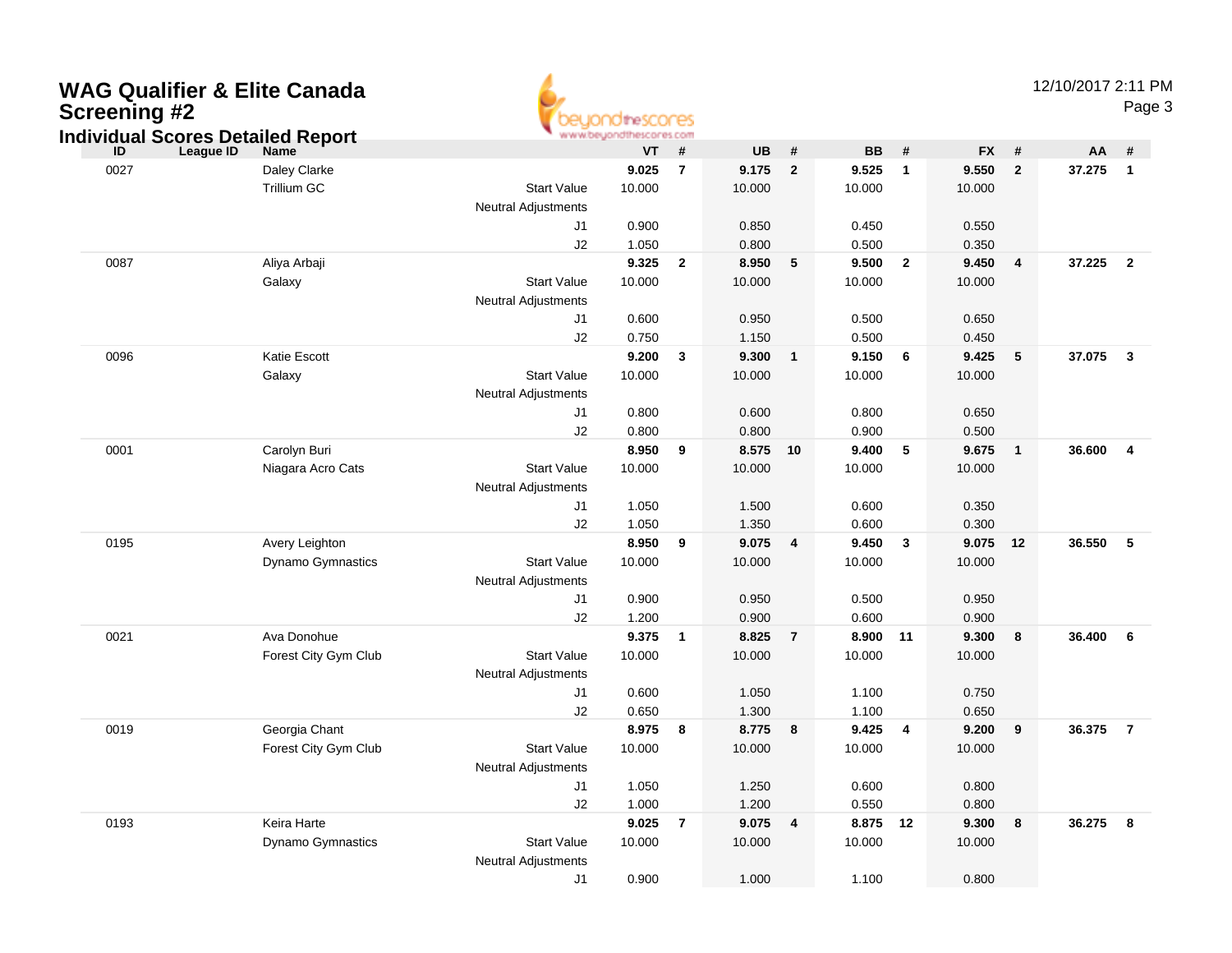

|      | idividuai Scores Detalled Report |                            | WWW.UUQUU KHI NOLOH VOLUIT |    |                |    |                |                |                |                         |           |    |
|------|----------------------------------|----------------------------|----------------------------|----|----------------|----|----------------|----------------|----------------|-------------------------|-----------|----|
|      |                                  | J2                         | 1.050                      |    | 0.850          |    | 1.150          |                | 0.600          |                         |           |    |
| 0270 | <b>Sydney Nicholls</b>           |                            | 9.150                      | 4  | 9.075          | 4  | 8.525 15       |                | 9.150 10       |                         | 35.900    | 9  |
|      | <b>Aspire Gymnastics</b>         | <b>Start Value</b>         | 10.000                     |    | 10.000         |    | 9.700          |                | 10.000         |                         |           |    |
|      |                                  | <b>Neutral Adjustments</b> |                            |    |                |    |                |                |                |                         |           |    |
|      |                                  | J1                         | 0.900                      |    | 0.850          |    | 1.200          |                | 0.800          |                         |           |    |
|      |                                  | J2                         | 0.800                      |    | 1.000          |    | 1.150          |                | 0.900          |                         |           |    |
| 0342 | Chloe Vizler                     |                            | 9.075                      | 5  | 8.875          | 6  | 8.950          | 10             | 9.000          | 13                      | 35.900    | 9  |
|      | <b>Rose City Gymnastics</b>      | <b>Start Value</b>         | 10.000                     |    | 10.000         |    | 10.000         |                | 10.000         |                         |           |    |
|      |                                  | <b>Neutral Adjustments</b> |                            |    |                |    |                |                |                |                         |           |    |
|      |                                  | J1                         | 0.950                      |    | 0.950          |    | 1.100          |                | 1.100          |                         |           |    |
|      |                                  | J2                         | 0.900                      |    | 1.300          |    | 1.000          |                | 0.900          |                         |           |    |
| 0124 | Naomi Harmer                     |                            | 8.900                      | 10 | 8.550 11       |    | 8.700 14       |                | 9.525          | $\overline{\mathbf{3}}$ | 35.675    | 10 |
|      | <b>East York Gymnastics</b>      | <b>Start Value</b>         | 10.000                     |    | 10.000         |    | 10.000         |                | 10.000         |                         |           |    |
|      |                                  | <b>Neutral Adjustments</b> |                            |    |                |    | $-0.100$       |                |                |                         |           |    |
|      |                                  | J1                         | 1.050                      |    | 1.500          |    | 1.100          |                | 0.500          |                         |           |    |
|      |                                  | J2                         | 1.150                      |    | 1.400          |    | 1.300          |                | 0.450          |                         |           |    |
| 0322 | Clio Smith                       |                            | 8.550                      | 13 | 8.450          | 12 | 9.100          | $\overline{7}$ | 9.450          | $\overline{\mathbf{4}}$ | 35.550 11 |    |
|      | <b>Milton Springers</b>          | <b>Start Value</b>         | 10.000                     |    | 10.000         |    | 10.000         |                | 10.000         |                         |           |    |
|      |                                  | <b>Neutral Adjustments</b> |                            |    |                |    |                |                |                |                         |           |    |
|      |                                  | J1                         | 1.600                      |    | 1.650          |    | 0.900          |                | 0.500          |                         |           |    |
|      |                                  | J2                         | 1.300                      |    | 1.450          |    | 0.900          |                | 0.600          |                         |           |    |
| 0192 | Zoe Hlushko                      |                            | 9.050                      | 6  | 8.225          | 14 | 8.700          | 14             | 9.125 11       |                         | 35.100    | 12 |
|      | Dynamo Gymnastics                | <b>Start Value</b>         | 10.000                     |    | 10.000         |    | 10.000         |                | 10.000         |                         |           |    |
|      |                                  | <b>Neutral Adjustments</b> |                            |    |                |    |                |                |                |                         |           |    |
|      |                                  | J1                         | 0.850                      |    | 1.900          |    | 1.300          |                | 1.000          |                         |           |    |
|      |                                  | J2                         | 1.050                      |    | 1.650          |    | 1.300          |                | 0.750          |                         |           |    |
| 0093 | Paige Stephen                    |                            | 8.950                      | 9  | 9.125          | 3  | 8.000          | 18             | 8.950          | 15                      | 35.025    | 13 |
|      | Galaxy                           | <b>Start Value</b>         | 10.000                     |    | 10.000         |    | 9.900          |                | 10.000         |                         |           |    |
|      |                                  | <b>Neutral Adjustments</b> |                            |    |                |    |                |                |                |                         |           |    |
|      |                                  | J1<br>J2                   | 1.050<br>1.050             |    | 0.800<br>0.950 |    | 1.800<br>2.000 |                | 0.950          |                         |           |    |
| 0318 | Maya Grantis                     |                            | 9.150                      | 4  | 7.525 16       |    | 8.975          | 9              | 1.150<br>9.350 |                         | 35.000    | 14 |
|      |                                  | <b>Start Value</b>         | 10.000                     |    | 9.500          |    | 10.000         |                | 10.000         | $\overline{7}$          |           |    |
|      | <b>Milton Springers</b>          | <b>Neutral Adjustments</b> |                            |    |                |    |                |                |                |                         |           |    |
|      |                                  | J1                         | 0.750                      |    | 2.000          |    | 0.900          |                | 0.600          |                         |           |    |
|      |                                  | J2                         | 0.950                      |    | 1.950          |    | 1.150          |                | 0.700          |                         |           |    |
| 0131 | Sasha Nalbandian                 |                            | 8.600                      | 12 | 8.600          |    | 8.325 17       |                | 9.400          | 6                       | 34.925    | 15 |
|      | East York Gymnastics             | <b>Start Value</b>         | 10.000                     |    | 10.000         | 9  | 9.400          |                | 10.000         |                         |           |    |
|      |                                  | <b>Neutral Adjustments</b> |                            |    |                |    |                |                |                |                         |           |    |
|      |                                  | J1                         | 1.350                      |    | 1.400          |    | 1.200          |                | 0.600          |                         |           |    |
|      |                                  |                            |                            |    |                |    |                |                |                |                         |           |    |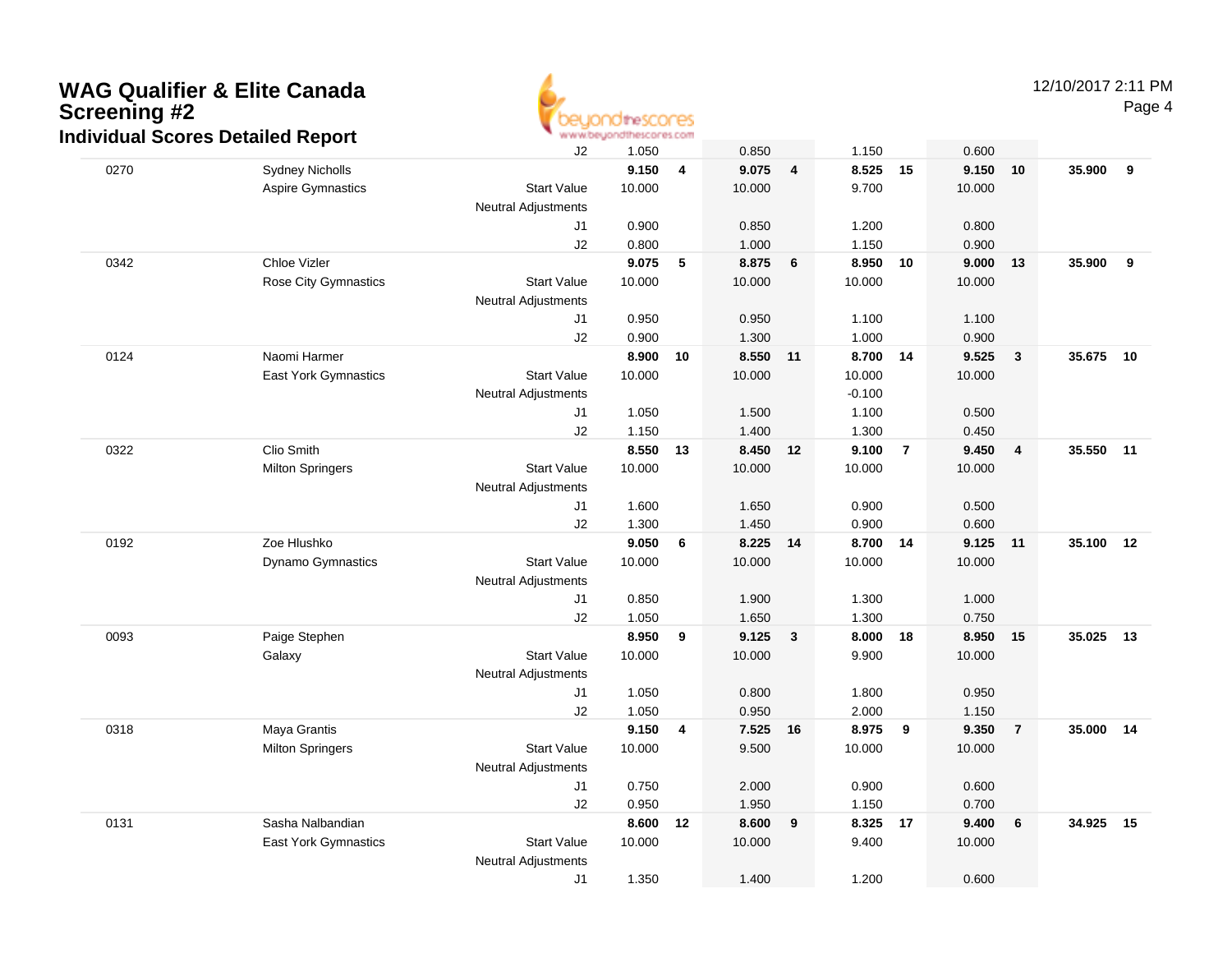

12/10/2017 2:11 PMPage 5

|      | andaan oconce Detailed Nepolit |                            |        |    |        |      |          |          |     |           |  |
|------|--------------------------------|----------------------------|--------|----|--------|------|----------|----------|-----|-----------|--|
|      |                                | J2                         | 1.450  |    | 1.400  |      | 0.950    | 0.600    |     |           |  |
| 0272 | <b>Avaiah Devries</b>          |                            | 8.325  | 15 | 8.250  | - 13 | 9.050 8  | 8.975 14 |     | 34.600 16 |  |
|      | <b>Aspire Gymnastics</b>       | <b>Start Value</b>         | 10.000 |    | 10.000 |      | 10.000   | 10.000   |     |           |  |
|      |                                | <b>Neutral Adjustments</b> |        |    |        |      |          |          |     |           |  |
|      |                                | J1                         | 1.600  |    | 1.650  |      | 1.000    | 1.100    |     |           |  |
|      |                                | J2                         | 1.750  |    | 1.850  |      | 0.900    | 0.950    |     |           |  |
| 0269 | <b>Riley Farquhar</b>          |                            | 8.675  | 11 | 7.675  | 15   | 8.750 13 | 9.425    | - 5 | 34.525 17 |  |
|      | <b>Aspire Gymnastics</b>       | <b>Start Value</b>         | 10.000 |    | 10.000 |      | 10.000   | 10.000   |     |           |  |
|      |                                | <b>Neutral Adjustments</b> |        |    |        |      |          |          |     |           |  |
|      |                                | J1                         | 1.400  |    | 2.300  |      | 1.300    | 0.650    |     |           |  |
|      |                                | J <sub>2</sub>             | 1.250  |    | 2.350  |      | 1.200    | 0.500    |     |           |  |
| 0284 | Haile Harrower                 |                            | 8.400  | 14 | 8.575  | 10   | 8.500 16 | 8.200 16 |     | 33.675 18 |  |
|      | Bluewater                      | <b>Start Value</b>         | 10.000 |    | 10.000 |      | 10.000   | 9.500    |     |           |  |
|      |                                | <b>Neutral Adjustments</b> |        |    |        |      |          |          |     |           |  |
|      |                                | J1                         | 1.600  |    | 1.350  |      | 1.400    | 1.400    |     |           |  |
|      |                                | J2                         | 1.600  |    | 1.500  |      | 1.600    | 1.200    |     |           |  |

#### **Gymnastics Ontario Level 6**

**ID League ID Name VT # UB # BB # FX # AA #** 0024 Natalie Barton **9.275 <sup>3</sup> 9.725 <sup>1</sup> 9.375 <sup>6</sup> 9.500 <sup>2</sup> 37.875 <sup>1</sup>** Trillium GCC 313 Start Value 10.000 10.000 10.000 10.000 10.000 Neutral Adjustments J1 0.650 0.250 0.650 0.500 J2 0.800 0.300 0.600 0.500 0035 Pyper Woodman **9.075 <sup>7</sup> 9.250 <sup>2</sup> 9.450 <sup>4</sup> 9.400 <sup>4</sup> 37.175 <sup>2</sup>** Trillium GCC 313 Start Value 10.000 10.000 10.000 10.000 10.000 Neutral Adjustments J1 1.000 0.850 0.500 0.500 J2 0.850 0.650 0.600 0.700 0046 Alexandra Caltsounis **9.125 <sup>5</sup> 8.800 <sup>4</sup> 9.525 <sup>2</sup> 9.550 <sup>1</sup> 37.000 <sup>3</sup>** Burlington Gymnastics Clubb 3tart Value 10.000 10.000 10.000 10.000 10.000 Neutral Adjustments J1 0.950 1.100 0.500 0.500 J2 0.800 1.300 0.450 0.400 0032 Charlie Payne **9.350 <sup>2</sup> 8.725 <sup>6</sup> 9.375 <sup>6</sup> 9.350 <sup>5</sup> 36.800 <sup>4</sup>** Trillium GCC 313 Start Value 10.000 10.000 10.000 10.000 10.000 Neutral Adjustments J10.750 1.350 0.600 0.600

**Age 14**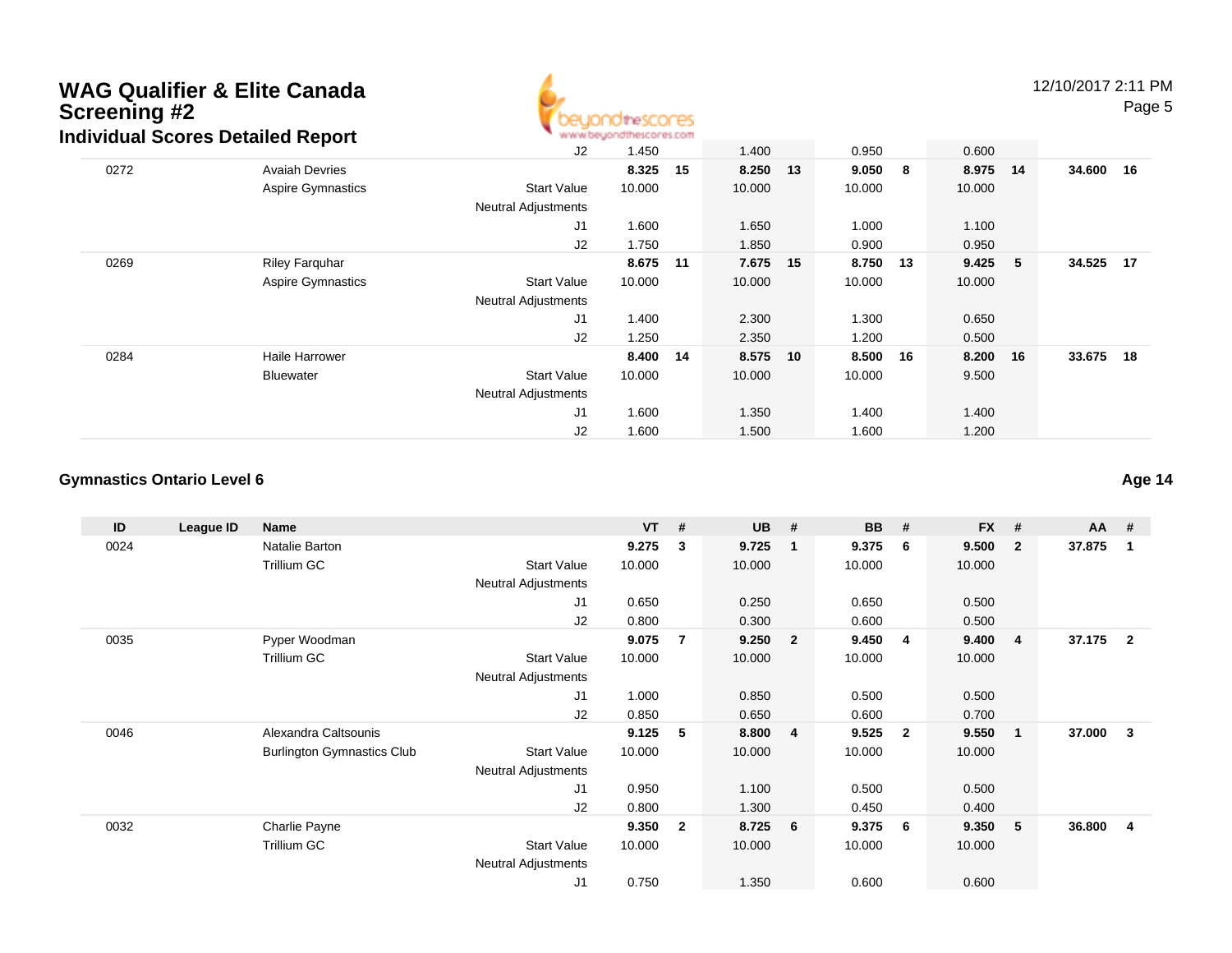

|      | idividual Scores Detalled Report  |                            | WWW.UUQUU KHI NGCUI VOLUIT |   |                |                  |                |                |                |                         |           |                |
|------|-----------------------------------|----------------------------|----------------------------|---|----------------|------------------|----------------|----------------|----------------|-------------------------|-----------|----------------|
|      |                                   | J2                         | 0.550                      |   | 1.200          |                  | 0.650          |                | 0.700          |                         |           |                |
| 0049 | Bailey Bartley-Jameson            |                            | 9.000                      | 8 | 8.675          | 8                | 9.550          | $\overline{1}$ | 9.475          | $\overline{\mathbf{3}}$ | 36.700    | 5              |
|      | <b>Burlington Gymnastics Club</b> | <b>Start Value</b>         | 10.000                     |   | 10.000         |                  | 10.000         |                | 10.000         |                         |           |                |
|      |                                   | Neutral Adjustments        |                            |   |                |                  |                |                |                |                         |           |                |
|      |                                   | J1                         | 1.100                      |   | 1.250          |                  | 0.400          |                | 0.500          |                         |           |                |
|      |                                   | J2                         | 0.900                      |   | 1.400          |                  | 0.500          |                | 0.550          |                         |           |                |
| 0295 | Annabelle Lewis                   |                            | 9.225                      | 4 | 8.325          | 11               | 9.500          | $\mathbf{3}$   | 9.500          | $\overline{2}$          | 36.550    | 6              |
|      | <b>Milton Springers</b>           | <b>Start Value</b>         | 10.000                     |   | 10.000         |                  | 10.000         |                | 10.000         |                         |           |                |
|      |                                   | Neutral Adjustments        |                            |   |                |                  |                |                |                |                         |           |                |
|      |                                   | J1                         | 0.800                      |   | 1.650          |                  | 0.500          |                | 0.500          |                         |           |                |
|      |                                   | J2                         | 0.750                      |   | 1.700          |                  | 0.500          |                | 0.500          |                         |           |                |
| 0253 | Morgan Porter                     |                            | 9.100                      | 6 | 9.075          | $\mathbf{3}$     | 9.125          | 9              | 9.225          | 6                       | 36.525    | $\overline{7}$ |
|      | <b>Adrenaline Gymnastics</b>      | <b>Start Value</b>         | 10.000                     |   | 10.000         |                  | 10.000         |                | 10.000         |                         |           |                |
|      |                                   | Neutral Adjustments        |                            |   |                |                  |                |                | $-0.100$       |                         |           |                |
|      |                                   | J1                         | 0.800                      |   | 0.900          |                  | 0.900          |                | 0.750          |                         |           |                |
|      |                                   | J2                         | 1.000                      |   | 0.950          |                  | 0.850          |                | 0.600          |                         |           |                |
| 0294 | Tela Chiddenton                   |                            | 9.275                      | 3 | 8.700          | $\overline{7}$   | 9.425          | 5              | 9.050          | 9                       | 36.450    | 8              |
|      | <b>Milton Springers</b>           | <b>Start Value</b>         | 10.000                     |   | 10.000         |                  | 10.000         |                | 10.000         |                         |           |                |
|      |                                   | Neutral Adjustments        |                            |   |                |                  |                |                |                |                         |           |                |
|      |                                   | J1                         | 0.650                      |   | 1.150          |                  | 0.600          |                | 0.900          |                         |           |                |
|      |                                   | J2                         | 0.800                      |   | 1.450          |                  | 0.550          |                | 1.000          |                         |           |                |
| 0128 | <b>Charlie Gossack</b>            |                            | 9.525                      | 1 | 8.725          | $\bf 6$          | 8.975 10       |                | 9.175          | $\boldsymbol{8}$        | 36.400    | 9              |
|      | East York Gymnastics              | <b>Start Value</b>         | 10.000                     |   | 10.000         |                  | 10.000         |                | 10.000         |                         |           |                |
|      |                                   | <b>Neutral Adjustments</b> |                            |   |                |                  |                |                |                |                         |           |                |
|      |                                   | J1<br>J2                   | 0.450                      |   | 1.200          |                  | 0.950          |                | 0.750          |                         |           |                |
| 0059 | Grace Vanderzouwe                 |                            | 0.500<br>9.100             | 6 | 1.350<br>8.750 | 5                | 1.100<br>8.750 |                | 0.900<br>9.350 | $\sqrt{5}$              | 35.950    | 10             |
|      | <b>Burlington Gymnastics Club</b> | <b>Start Value</b>         | 10.000                     |   | 10.000         |                  | 10.000         | 12             | 10.000         |                         |           |                |
|      |                                   | Neutral Adjustments        |                            |   |                |                  |                |                |                |                         |           |                |
|      |                                   | J1                         | 0.850                      |   | 1.250          |                  | 1.300          |                | 0.600          |                         |           |                |
|      |                                   | J2                         | 0.950                      |   | 1.250          |                  | 1.200          |                | 0.700          |                         |           |                |
| 0254 | Celia Cianfarani                  |                            | 8.950                      | 9 | 8.300 12       |                  | 9.350          | $\overline{7}$ | 9.200          | $\overline{7}$          | 35.800 11 |                |
|      | <b>Adrenaline Gymnastics</b>      | <b>Start Value</b>         | 10.000                     |   | 10.000         |                  | 10.000         |                | 10.000         |                         |           |                |
|      |                                   | <b>Neutral Adjustments</b> |                            |   |                |                  |                |                |                |                         |           |                |
|      |                                   | J1                         | 1.200                      |   | 1.500          |                  | 0.650          |                | 0.900          |                         |           |                |
|      |                                   | J2                         | 0.900                      |   | 1.900          |                  | 0.650          |                | 0.700          |                         |           |                |
| 0123 | Caitlin Luckey                    |                            | 9.000                      | 8 | 8.600          | $\boldsymbol{9}$ | 8.825 11       |                | 9.350          | 5                       | 35.775 12 |                |
|      | East York Gymnastics              | <b>Start Value</b>         | 10.000                     |   | 10.000         |                  | 10.000         |                | 10.000         |                         |           |                |
|      |                                   | <b>Neutral Adjustments</b> |                            |   |                |                  |                |                |                |                         |           |                |
|      |                                   | J1                         | 0.950                      |   | 1.250          |                  | 1.200          |                | 0.700          |                         |           |                |
|      |                                   |                            |                            |   |                |                  |                |                |                |                         |           |                |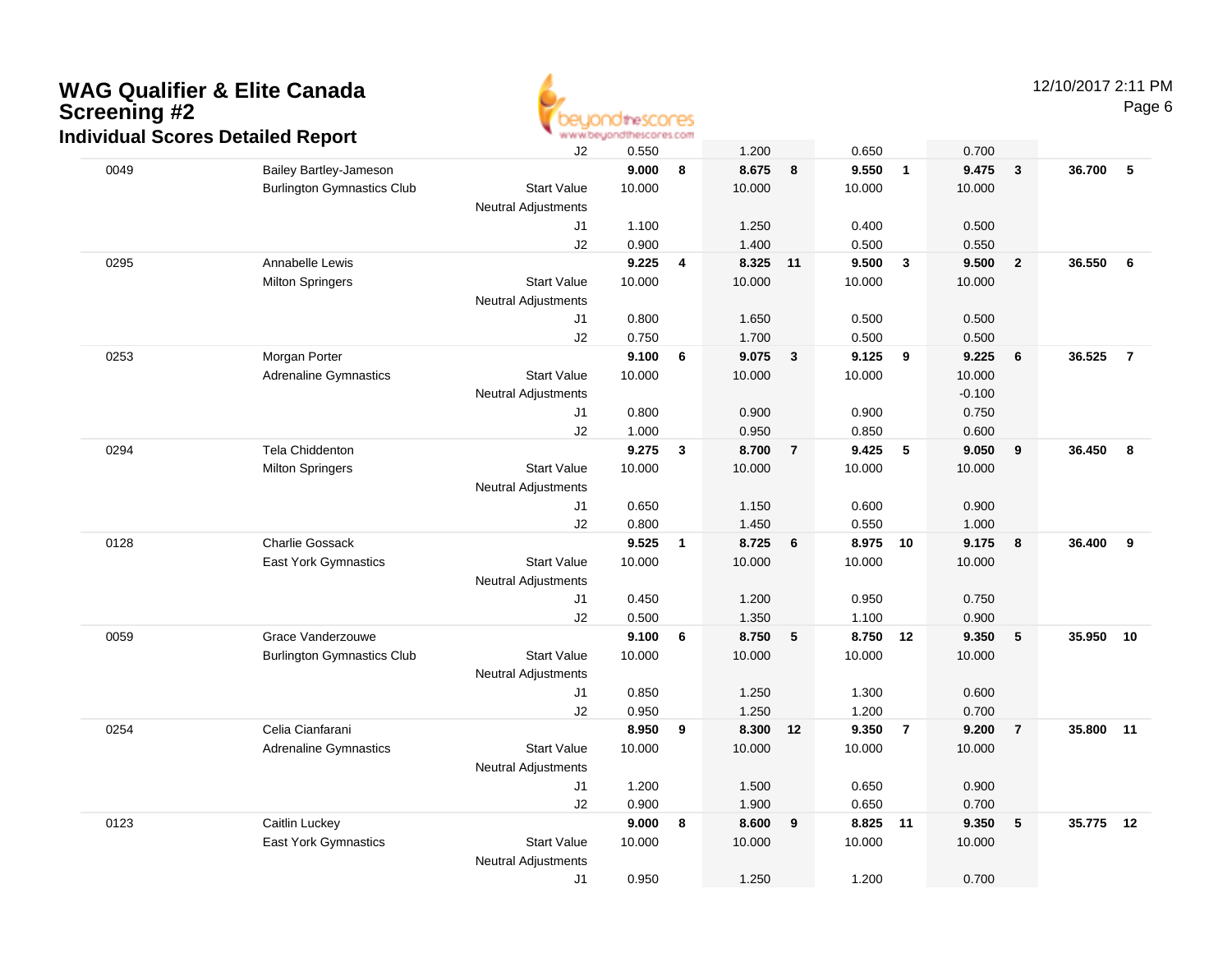

12/10/2017 2:11 PM

Page 7

|      |                            | J2                         | 1.050  |    | 1.550  |    | 1.150    |   | 0.600    |    |           |  |
|------|----------------------------|----------------------------|--------|----|--------|----|----------|---|----------|----|-----------|--|
| 0137 | Sydney Bisci               |                            | 8.875  | 10 | 8.350  | 10 | 9.200    | 8 | 8.100    | 12 | 34.525 13 |  |
|      | Aereo Gymnastics Club      | <b>Start Value</b>         | 10.000 |    | 10.000 |    | 10.000   |   | 9.700    |    |           |  |
|      |                            | <b>Neutral Adjustments</b> |        |    |        |    |          |   |          |    |           |  |
|      |                            | J <sub>1</sub>             | 1.250  |    | 1.500  |    | 0.700    |   | 1.500    |    |           |  |
|      |                            | J2                         | 1.000  |    | 1.800  |    | 0.900    |   | 1.700    |    |           |  |
| 0246 | <b>Tiara Sutton</b>        |                            | 8.475  | 12 | 8.300  | 12 | 8.825 11 |   | 8.500    | 10 | 34.100 14 |  |
|      | <b>Ultimate Gymnastics</b> | <b>Start Value</b>         | 10.000 |    | 9.500  |    | 10.000   |   | 10.000   |    |           |  |
|      |                            | <b>Neutral Adjustments</b> |        |    |        |    |          |   |          |    |           |  |
|      |                            | J <sub>1</sub>             | 1.600  |    | 1.000  |    | 1.200    |   | 1.600    |    |           |  |
|      |                            | J2                         | 1.450  |    | 1.400  |    | 1.150    |   | 1.400    |    |           |  |
| 0242 | Olivia Arena               |                            | 8.525  | 11 | 7.650  | 13 | 8.575 13 |   | 8.350 11 |    | 33.100 15 |  |
|      | <b>Ultimate Gymnastics</b> | <b>Start Value</b>         | 10.000 |    | 9.500  |    | 10.000   |   | 10.000   |    |           |  |
|      |                            | <b>Neutral Adjustments</b> |        |    |        |    |          |   | $-0.100$ |    |           |  |
|      |                            | J <sub>1</sub>             | 1.650  |    | 1.800  |    | 1.400    |   | 1.600    |    |           |  |
|      |                            | J2                         | 1.300  |    | 1.900  |    | 1.450    |   | 1.500    |    |           |  |

#### **Gymnastics Ontario Level 6**

**ID League ID Name VT # UB # BB # FX # AA #** 0143 Elya Wardini **9.575 <sup>1</sup> 9.075 <sup>2</sup> 9.600 <sup>1</sup> 9.575 <sup>2</sup> 37.825 <sup>1</sup>** London Gym Academy Start Valuee 10.000 10.000 10.000 10.000 Neutral Adjustments J1 0.500 0.900 0.500 0.400 J2 0.350 0.950 0.300 0.450 0026 Paige Cassidy **9.275 <sup>2</sup> 9.375 <sup>1</sup> 9.200 <sup>2</sup> 9.800 <sup>1</sup> 37.650 <sup>2</sup>** Trillium GCC 313 Start Value 10.000 10.000 10.000 10.000 10.000 Neutral Adjustments J1 0.850 0.650 0.750 0.200 J2 0.600 0.600 0.850 0.200 0052 Helana Zach **9.075 <sup>4</sup> 8.500 <sup>4</sup> 9.150 <sup>3</sup> 9.100 <sup>6</sup> 35.825 <sup>3</sup>** Burlington Gymnastics Clubb 3tart Value 10.000 10.000 10.000 10.000 10.000 Neutral Adjustments J1 0.850 1.550 0.900 1.000 J2 1.000 1.450 0.800 0.800 0048 Laura Sabatino **9.000 <sup>5</sup> 8.200 <sup>6</sup> 9.000 <sup>5</sup> 9.375 <sup>4</sup> 35.575 <sup>4</sup>** Burlington Gymnastics Clubb 3tart Value 10.000 10.000 10.000 10.000 10.000 Neutral Adjustments J10.950 1.650 1.100 0.650

**Age 15**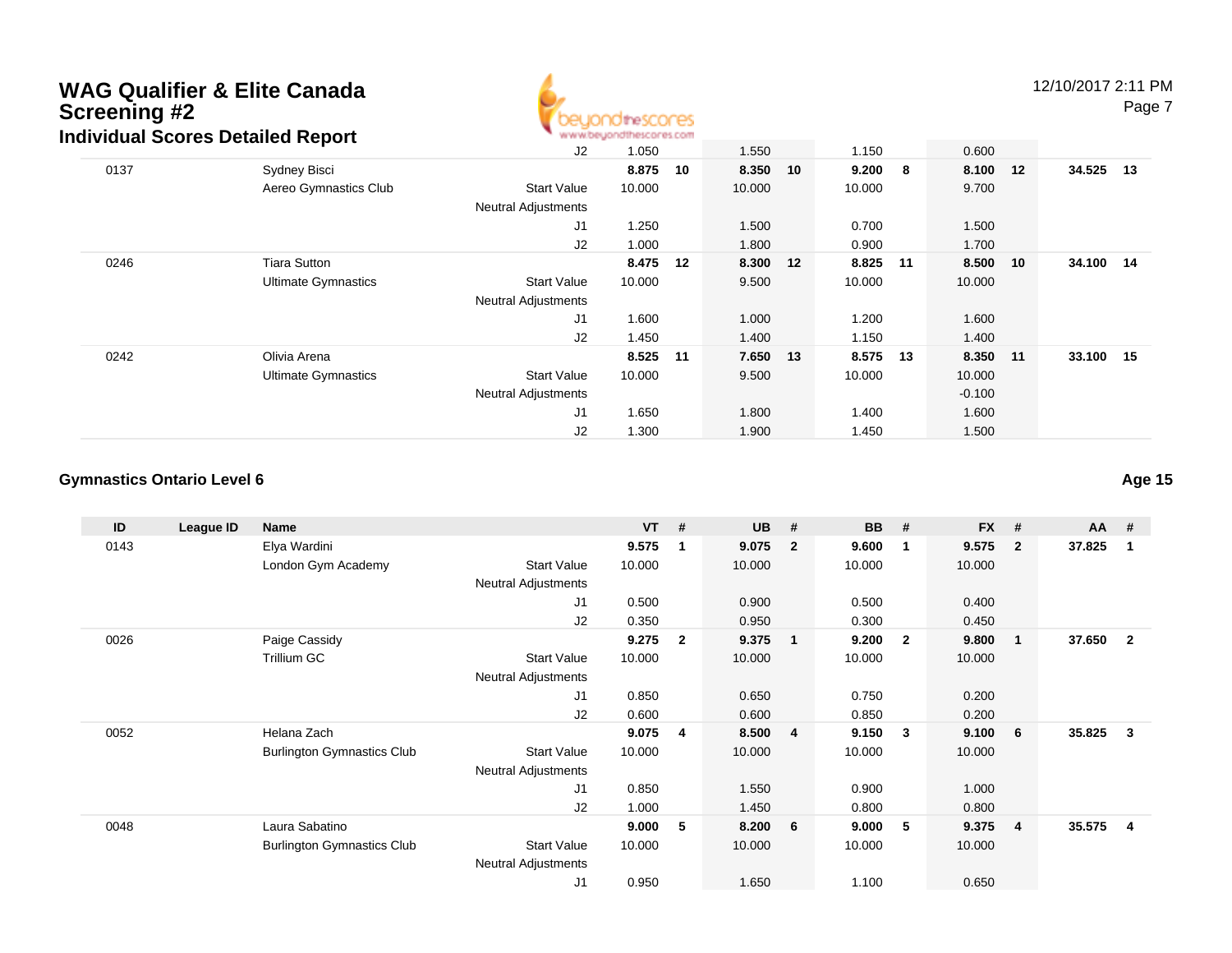

|      | idividual Scores Detalled Report  |                            | W.M.M.DB/JOUQILIBROULB2.COM |                |        |                |        |   |        |                |        |                |
|------|-----------------------------------|----------------------------|-----------------------------|----------------|--------|----------------|--------|---|--------|----------------|--------|----------------|
|      |                                   | J2                         | 1.050                       |                | 1.950  |                | 0.900  |   | 0.600  |                |        |                |
| 0047 | Abbey Minkovich                   |                            | 8.625                       | $\overline{7}$ | 7.975  | 8              | 9.050  | 4 | 9.400  | $\mathbf{3}$   | 35.050 | 5              |
|      | <b>Burlington Gymnastics Club</b> | <b>Start Value</b>         | 10.000                      |                | 9.500  |                | 10.000 |   | 10.000 |                |        |                |
|      |                                   | <b>Neutral Adjustments</b> |                             |                |        |                |        |   |        |                |        |                |
|      |                                   | J1                         | 1.350                       |                | 1.450  |                | 1.000  |   | 0.550  |                |        |                |
|      |                                   | J <sub>2</sub>             | 1.400                       |                | 1.600  |                | 0.900  |   | 0.650  |                |        |                |
| 0279 | Erin Maitland                     |                            | 9.150                       | 3              | 8.650  | 3              | 8.650  | 7 | 8.150  | $\overline{7}$ | 34.600 | 6              |
|      | <b>Bluewater</b>                  | <b>Start Value</b>         | 10.000                      |                | 10.000 |                | 10.000 |   | 9.500  |                |        |                |
|      |                                   | <b>Neutral Adjustments</b> |                             |                |        |                |        |   |        |                |        |                |
|      |                                   | J <sub>1</sub>             | 0.750                       |                | 1.350  |                | 1.400  |   | 1.450  |                |        |                |
|      |                                   | J <sub>2</sub>             | 0.950                       |                | 1.350  |                | 1.300  |   | 1.250  |                |        |                |
| 0257 | Sara Principato                   |                            | 8.850                       | 6              | 8.325  | 5              | 8.200  | 8 | 9.150  | 5 <sub>o</sub> | 34.525 | $\overline{7}$ |
|      | <b>Adrenaline Gymnastics</b>      | <b>Start Value</b>         | 10.000                      |                | 10.000 |                | 9.900  |   | 10.000 |                |        |                |
|      |                                   | <b>Neutral Adjustments</b> |                             |                |        |                |        |   |        |                |        |                |
|      |                                   | J <sub>1</sub>             | 1.200                       |                | 1.700  |                | 1.700  |   | 0.900  |                |        |                |
|      |                                   | J <sub>2</sub>             | 1.100                       |                | 1.650  |                | 1.700  |   | 0.800  |                |        |                |
| 0186 | Christiana Pitchak                |                            | 8.025                       | 8              | 8.175  | $\overline{7}$ | 8.800  | 6 | 8.150  | $\overline{7}$ | 33.150 | - 8            |
|      | Manjak's Gymnastics               | <b>Start Value</b>         | 10.000                      |                | 10.000 |                | 10.000 |   | 9.500  |                |        |                |
|      |                                   | <b>Neutral Adjustments</b> |                             |                |        |                |        |   |        |                |        |                |
|      |                                   | J1                         | 2.050                       |                | 1.750  |                | 1.300  |   | 1.200  |                |        |                |
|      |                                   | J <sub>2</sub>             | 1.900                       |                | 1.900  |                | 1.100  |   | 1.500  |                |        |                |
|      |                                   |                            |                             |                |        |                |        |   |        |                |        |                |

### **Gymnastics Ontario Level 6**

**Age 16+**

| ID   | League ID | <b>Name</b>                       |                            | $VT$ # |                | <b>UB</b> | #                       | <b>BB</b> | #                       | <b>FX</b> | #              | $AA$ # |                |
|------|-----------|-----------------------------------|----------------------------|--------|----------------|-----------|-------------------------|-----------|-------------------------|-----------|----------------|--------|----------------|
| 0268 |           | Sara Killins                      |                            | 9.200  | 3              | 8.750     | $\overline{\mathbf{3}}$ | 9.450     | -1                      | 9.550     | $\overline{2}$ | 36.950 |                |
|      |           | <b>Aspire Gymnastics</b>          | <b>Start Value</b>         | 10.000 |                | 10.000    |                         | 10.000    |                         | 10.000    |                |        |                |
|      |           |                                   | <b>Neutral Adjustments</b> |        |                |           |                         |           |                         |           |                |        |                |
|      |           |                                   | J1                         | 0.850  |                | 1.200     |                         | 0.500     |                         | 0.400     |                |        |                |
|      |           |                                   | J2                         | 0.750  |                | 1.300     |                         | 0.600     |                         | 0.500     |                |        |                |
| 0060 |           | <b>Phoebie Elliott</b>            |                            | 9.075  | $\overline{4}$ | 8.925 2   |                         | 9.300     | $\overline{\mathbf{2}}$ | 9.600     | -1             | 36.900 | $\overline{2}$ |
|      |           | <b>Burlington Gymnastics Club</b> | <b>Start Value</b>         | 10.000 |                | 10.000    |                         | 10.000    |                         | 10.000    |                |        |                |
|      |           |                                   | <b>Neutral Adjustments</b> |        |                |           |                         |           |                         |           |                |        |                |
|      |           |                                   | J <sub>1</sub>             | 1.000  |                | 1.100     |                         | 0.800     |                         | 0.400     |                |        |                |
|      |           |                                   | J2                         | 0.850  |                | 1.050     |                         | 0.600     |                         | 0.400     |                |        |                |
| 0278 |           | Erynn Hutchinson                  |                            | 9.700  | 1              | 8.700 4   |                         | 8.700     | 6                       | 9.325     | $\overline{4}$ | 36.425 | 3              |
|      |           | <b>Bluewater</b>                  | <b>Start Value</b>         | 10.000 |                | 10.000    |                         | 10.000    |                         | 10.000    |                |        |                |
|      |           |                                   | <b>Neutral Adjustments</b> |        |                |           |                         |           |                         |           |                |        |                |
|      |           |                                   | J1                         | 0.400  |                | 1.200     |                         | 1.400     |                         | 0.750     |                |        |                |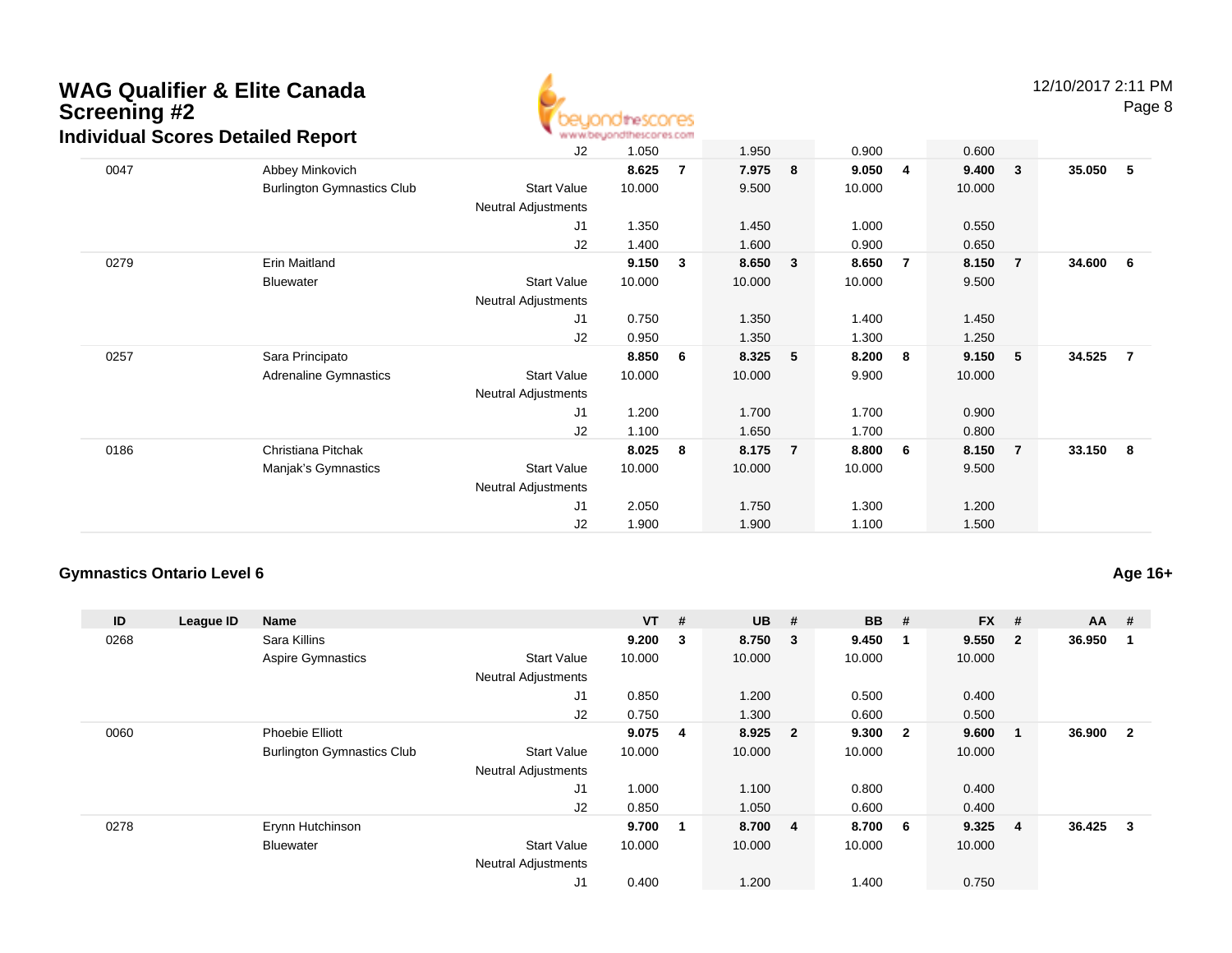

|      | dividual Scores Detailed Report   |                            | <b>BE BE ARVIVE/WHI USE IN SPACING IN SUPPORTS</b> |                |        |                |        |                |        |                         |        |                 |
|------|-----------------------------------|----------------------------|----------------------------------------------------|----------------|--------|----------------|--------|----------------|--------|-------------------------|--------|-----------------|
|      |                                   | J2                         | 0.200                                              |                | 1.400  |                | 1.200  |                | 0.600  |                         |        |                 |
| 0025 | Sydney Campbell                   |                            | 9.225                                              | $\mathbf{2}$   | 9.300  | $\mathbf{1}$   | 8.575  | $\overline{7}$ | 9.250  | 5                       | 36.350 | $\overline{4}$  |
|      | <b>Trillium GC</b>                | <b>Start Value</b>         | 10.000                                             |                | 10.000 |                | 10.000 |                | 10.000 |                         |        |                 |
|      |                                   | <b>Neutral Adjustments</b> |                                                    |                |        |                |        |                |        |                         |        |                 |
|      |                                   | J <sub>1</sub>             | 0.750                                              |                | 0.700  |                | 1.500  |                | 0.600  |                         |        |                 |
|      |                                   | J2                         | 0.800                                              |                | 0.700  |                | 1.350  |                | 0.900  |                         |        |                 |
| 0050 | Alyssa Horn                       |                            | 9.025                                              | 5              | 8.275  | 6              | 9.175  | 4              | 9.375  | $\overline{\mathbf{3}}$ | 35.850 | 5               |
|      | <b>Burlington Gymnastics Club</b> | <b>Start Value</b>         | 10.000                                             |                | 10.000 |                | 10.000 |                | 10.000 |                         |        |                 |
|      |                                   | <b>Neutral Adjustments</b> |                                                    |                |        |                |        |                |        |                         |        |                 |
|      |                                   | J1                         | 1.050                                              |                | 1.650  |                | 0.800  |                | 0.550  |                         |        |                 |
|      |                                   | J2                         | 0.900                                              |                | 1.800  |                | 0.850  |                | 0.700  |                         |        |                 |
| 0184 | <b>Esmeralda Penate</b>           |                            | 8.900                                              | 6              | 8.625  | 5              | 9.225  | 3              | 8.950  | $6\phantom{.0}6$        | 35.700 | $6\overline{6}$ |
|      | Manjak's Gymnastics               | <b>Start Value</b>         | 10.000                                             |                | 10.000 |                | 10.000 |                | 10.000 |                         |        |                 |
|      |                                   | <b>Neutral Adjustments</b> |                                                    |                |        |                |        |                |        |                         |        |                 |
|      |                                   | J1                         | 1.100                                              |                | 1.300  |                | 0.800  |                | 1.100  |                         |        |                 |
|      |                                   | J2                         | 1.100                                              |                | 1.450  |                | 0.750  |                | 1.000  |                         |        |                 |
| 0277 | Emily Wilson                      |                            | 8.025                                              | 8              | 7.825  | $\overline{7}$ | 8.975  | 5              | 8.750  | $\overline{7}$          | 33.575 | $\overline{7}$  |
|      | <b>Bluewater</b>                  | <b>Start Value</b>         | 10.000                                             |                | 9.500  |                | 10.000 |                | 10.000 |                         |        |                 |
|      |                                   | <b>Neutral Adjustments</b> |                                                    |                |        |                |        |                |        |                         |        |                 |
|      |                                   | J1                         | 1.950                                              |                | 1.600  |                | 1.100  |                | 1.350  |                         |        |                 |
|      |                                   | J2                         | 2.000                                              |                | 1.750  |                | 0.950  |                | 1.150  |                         |        |                 |
| 0183 | Madelyn Hogan                     |                            | 8.500                                              | $\overline{7}$ | 7.250  | 8              | 8.350  | 8              | 7.850  | 8                       | 31.950 | 8               |
|      | Manjak's Gymnastics               | <b>Start Value</b>         | 10.000                                             |                | 8.700  |                | 9.500  |                | 9.500  |                         |        |                 |
|      |                                   | <b>Neutral Adjustments</b> |                                                    |                |        |                |        |                |        |                         |        |                 |
|      |                                   | J1                         | 1.400                                              |                | 1.550  |                | 1.100  |                | 1.600  |                         |        |                 |
|      |                                   | J <sub>2</sub>             | 1.600                                              |                | 1.350  |                | 1.200  |                | 1.700  |                         |        |                 |
|      |                                   |                            |                                                    |                |        |                |        |                |        |                         |        |                 |

### **Gymnastics Ontario Level 6**

| ID   | League ID | <b>Name</b>                       |                            | $VT$ # |              | $UB$ #  | <b>BB</b> | - #                     | $FX$ # |                         | <b>AA</b> | #              |
|------|-----------|-----------------------------------|----------------------------|--------|--------------|---------|-----------|-------------------------|--------|-------------------------|-----------|----------------|
| 0144 |           | Amelia Wild                       |                            | 9.250  |              | 9.250   | 9.375     | $\overline{\mathbf{2}}$ | 9.575  | $\overline{\mathbf{2}}$ | 37.450    |                |
|      |           | London Gym Academy                | <b>Start Value</b>         | 10.000 |              | 10.000  | 10.000    |                         | 10.000 |                         |           |                |
|      |           |                                   | <b>Neutral Adjustments</b> |        |              |         |           |                         |        |                         |           |                |
|      |           |                                   | J1                         | 0.750  |              | 0.850   | 0.700     |                         | 0.400  |                         |           |                |
|      |           |                                   | J2                         | 0.750  |              | 0.650   | 0.550     |                         | 0.450  |                         |           |                |
| 0054 |           | Alexandra Crichton                |                            | 9.150  | $\mathbf{2}$ | 8.875 6 | 9.300     | - 3                     | 9.600  |                         | 36.925    | $\overline{2}$ |
|      |           | <b>Burlington Gymnastics Club</b> | <b>Start Value</b>         | 10.000 |              | 10.000  | 10.000    |                         | 10.000 |                         |           |                |
|      |           |                                   | <b>Neutral Adjustments</b> |        |              |         |           |                         |        |                         |           |                |
|      |           |                                   | J1                         | 0.950  |              | 1.150   | 0.700     |                         | 0.300  |                         |           |                |

### **Age 11 A**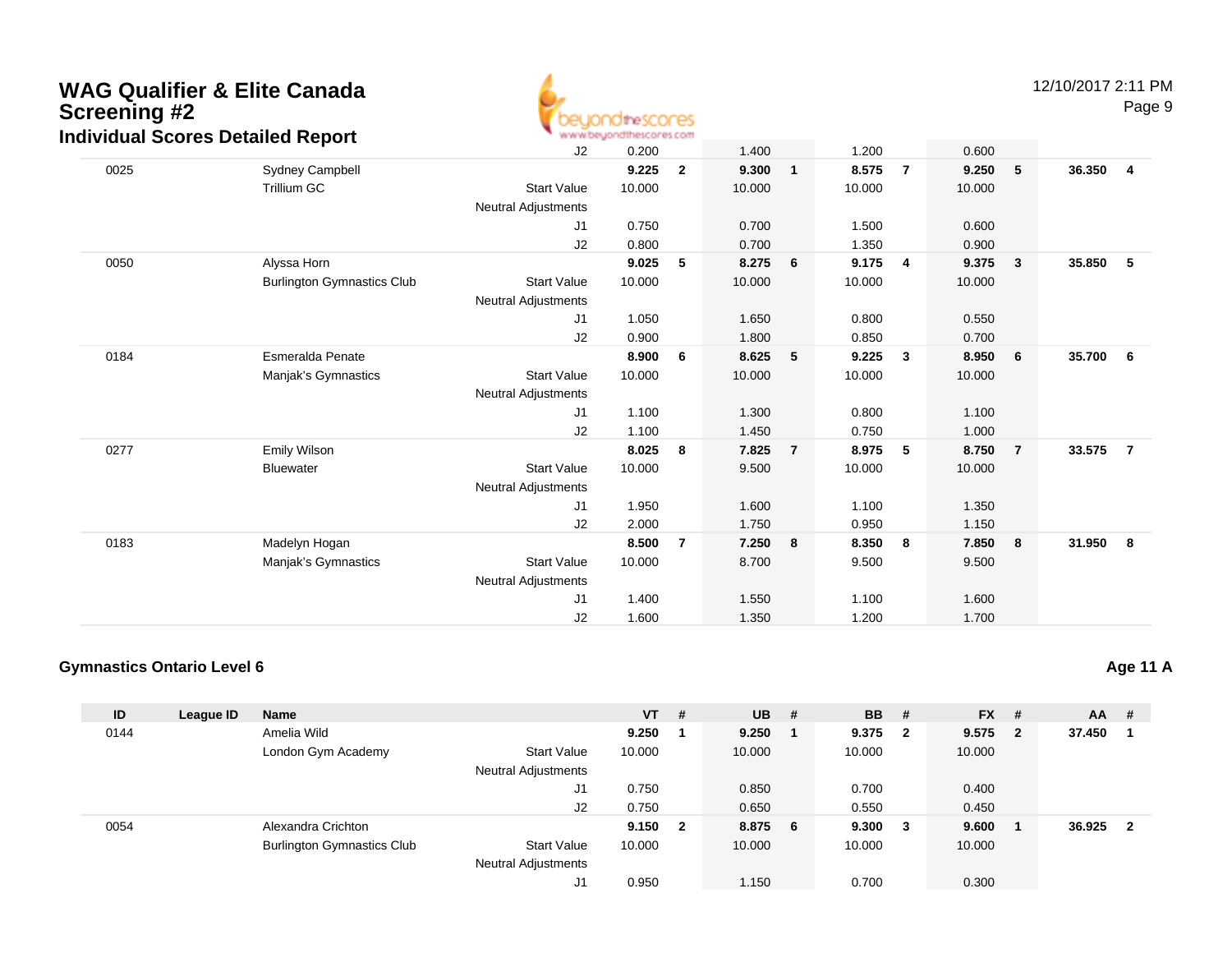

12/10/2017 2:11 PM

Page 10

|      | iurviuuai Ocores Detaileu Report  | J2                               | 0.750  |                | 1.100  |                | 0.700    |                | 0.500  |                |        |                 |
|------|-----------------------------------|----------------------------------|--------|----------------|--------|----------------|----------|----------------|--------|----------------|--------|-----------------|
| 0310 | Sadie Schack                      |                                  | 8.850  | 8              | 9.125  | $\overline{2}$ | 9.025    | 6              | 9.525  | $\mathbf{3}$   | 36.525 | $\mathbf{3}$    |
|      | <b>Milton Springers</b>           | <b>Start Value</b>               | 10.000 |                | 10.000 |                | 10.000   |                | 10.000 |                |        |                 |
|      |                                   | <b>Neutral Adjustments</b>       |        |                |        |                |          |                |        |                |        |                 |
|      |                                   | J1                               | 1.200  |                | 0.850  |                | 1.000    |                | 0.550  |                |        |                 |
|      |                                   | J2                               | 1.100  |                | 0.900  |                | 0.950    |                | 0.400  |                |        |                 |
| 0055 | Kendra Nguyen                     |                                  | 8.600  | 9              | 9.000  | 5              | 9.500    | $\overline{1}$ | 9.325  | 6              | 36.425 | $\overline{4}$  |
|      | <b>Burlington Gymnastics Club</b> | <b>Start Value</b>               | 10.000 |                | 10.000 |                | 10.000   |                | 10.000 |                |        |                 |
|      |                                   | <b>Neutral Adjustments</b>       |        |                |        |                |          |                |        |                |        |                 |
|      |                                   | J1                               | 1.350  |                | 1.050  |                | 0.550    |                | 0.700  |                |        |                 |
|      |                                   | J2                               | 1.450  |                | 0.950  |                | 0.450    |                | 0.650  |                |        |                 |
| 0317 | <b>Claire Gelinas</b>             |                                  | 9.050  | 4              | 9.025  | 4              | 9.025    | 6              | 9.250  | 8              | 36.350 | $5\phantom{.0}$ |
|      | <b>Milton Springers</b>           | <b>Start Value</b>               | 10.000 |                | 10.000 |                | 10.000   |                | 10.000 |                |        |                 |
|      |                                   | <b>Neutral Adjustments</b>       |        |                |        |                |          |                |        |                |        |                 |
|      |                                   | J1                               | 1.000  |                | 0.850  |                | 1.000    |                | 0.750  |                |        |                 |
|      |                                   | J2                               | 0.900  |                | 1.100  |                | 0.950    |                | 0.750  |                |        |                 |
| 0196 | Sofia Burkhart                    |                                  | 9.100  | 3              | 8.875  | 6              | 8.900    | 8              | 9.450  | $\overline{4}$ | 36.325 | - 6             |
|      | <b>Dynamo Gymnastics</b>          | <b>Start Value</b>               | 10.000 |                | 10.000 |                | 10.000   |                | 10.000 |                |        |                 |
|      |                                   | <b>Neutral Adjustments</b><br>J1 | 0.900  |                | 1.050  |                | 1.200    |                | 0.600  |                |        |                 |
|      |                                   | J2                               | 0.900  |                | 1.200  |                | 1.000    |                | 0.500  |                |        |                 |
| 0227 | Abbigail Man                      |                                  | 8.950  | 6              | 9.125  | $\mathbf{2}$   | 8.700    | 9              | 9.450  | $\overline{4}$ | 36.225 | $\overline{7}$  |
|      | Shenderey Gymnastics Institute    | <b>Start Value</b>               | 10.000 |                | 10.000 |                | 10.000   |                | 10.000 |                |        |                 |
|      |                                   | <b>Neutral Adjustments</b>       |        |                |        |                |          |                |        |                |        |                 |
|      |                                   | J1                               | 1.150  |                | 0.900  |                | 1.200    |                | 0.550  |                |        |                 |
|      |                                   | J2                               | 0.950  |                | 0.850  |                | 1.400    |                | 0.550  |                |        |                 |
| 0256 | Sienna Castellanos                |                                  | 8.575  | 10             | 8.600  | 8              | 9.250    | 4              | 9.225  | 9              | 35.650 | 8               |
|      | Adrenaline Gymnastics             | <b>Start Value</b>               | 10.000 |                | 10.000 |                | 10.000   |                | 10.000 |                |        |                 |
|      |                                   | <b>Neutral Adjustments</b>       |        |                |        |                |          |                |        |                |        |                 |
|      |                                   | J1                               | 1.400  |                | 1.350  |                | 0.850    |                | 0.750  |                |        |                 |
|      |                                   | J2                               | 1.450  |                | 1.450  |                | 0.650    |                | 0.800  |                |        |                 |
| 0139 | Ava McKnight                      |                                  | 8.975  | 5              | 8.700  | $\overline{7}$ | 8.550 10 |                | 9.350  | 5              | 35.575 | 9               |
|      | Aereo Gymnastics Club             | <b>Start Value</b>               | 10.000 |                | 10.000 |                | 10.000   |                | 10.000 |                |        |                 |
|      |                                   | <b>Neutral Adjustments</b>       |        |                |        |                | $-0.100$ |                |        |                |        |                 |
|      |                                   | J1                               | 1.000  |                | 1.400  |                | 1.450    |                | 0.750  |                |        |                 |
|      |                                   | J2                               | 1.050  |                | 1.200  |                | 1.250    |                | 0.550  |                |        |                 |
| 0304 | Mia Houlder                       |                                  | 8.900  | $\overline{7}$ | 8.150  | 9              | 8.925    | $\overline{7}$ | 9.575  | $\overline{2}$ | 35.550 | 10              |
|      | <b>Milton Springers</b>           | <b>Start Value</b>               | 10.000 |                | 9.500  |                | 10.000   |                | 10.000 |                |        |                 |
|      |                                   | <b>Neutral Adjustments</b>       |        |                |        |                |          |                |        |                |        |                 |
|      |                                   | J1                               | 1.100  |                | 1.400  |                | 1.000    |                | 0.400  |                |        |                 |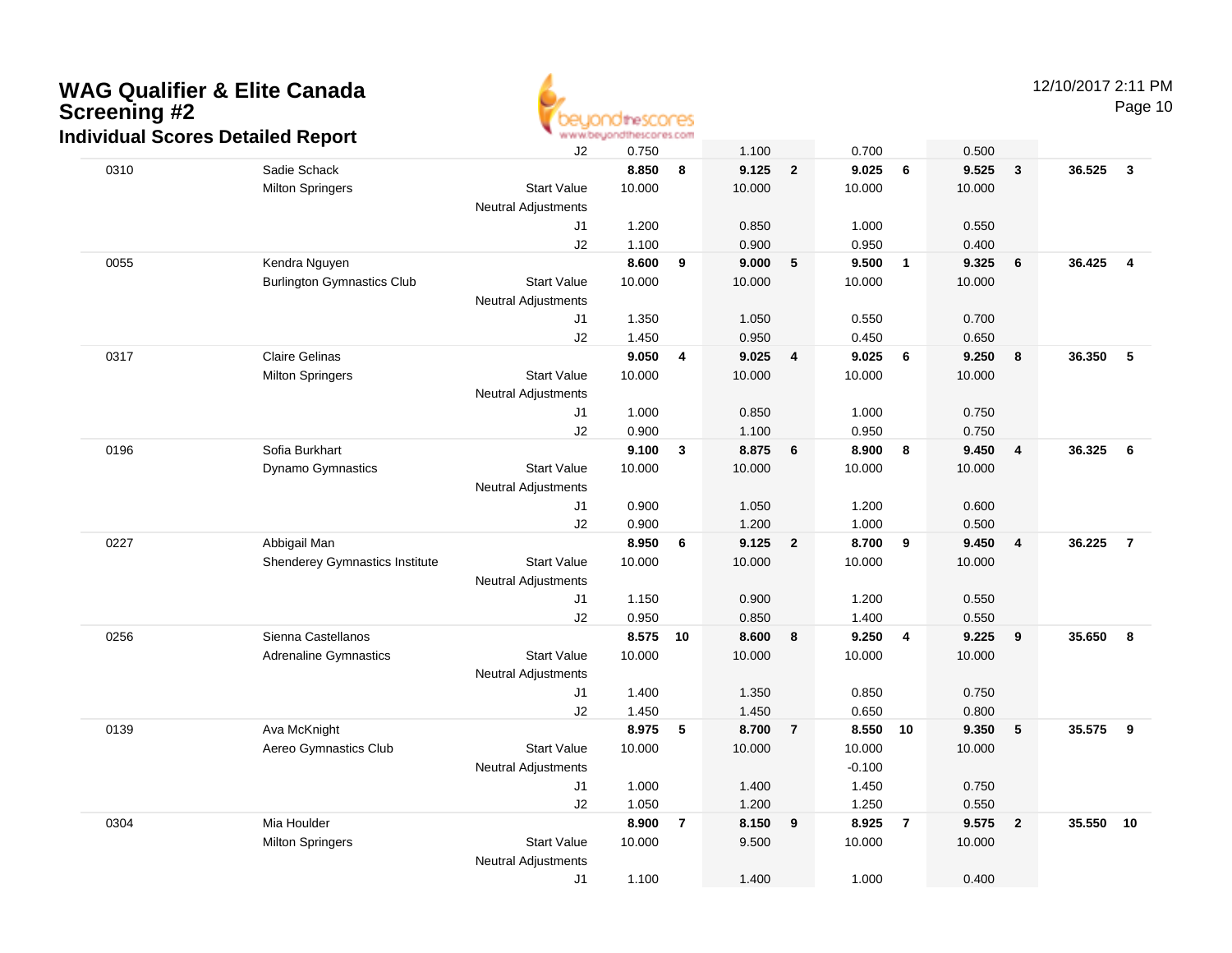

12/10/2017 2:11 PM

Page 11

| aividual Scores Detailed Report |                     | ALAI AI DIATA DA INTERNATI |                         |        |  |                          |                        |                      |       |
|---------------------------------|---------------------|----------------------------|-------------------------|--------|--|--------------------------|------------------------|----------------------|-------|
|                                 | J <sub>2</sub>      | 1.100                      |                         | 1.300  |  | 1.150                    | 0.450                  |                      |       |
| Sofia Andrighetti               |                     | 8.950                      | - 6                     |        |  |                          |                        | 33.975               | $-11$ |
| <b>Adrenaline Gymnastics</b>    | <b>Start Value</b>  | 10.000                     |                         | 9.000  |  | 10.000                   | 10.000                 |                      |       |
|                                 | Neutral Adjustments |                            |                         |        |  |                          |                        |                      |       |
|                                 | J1                  | 1.000                      |                         | 2.300  |  | 0.800                    | 0.750                  |                      |       |
|                                 | J2                  | 1.100                      |                         | 2.450  |  | 0.950                    | 0.700                  |                      |       |
| Deanna Christoforidis           |                     | 9.150                      | $\overline{\mathbf{2}}$ |        |  |                          |                        | 27.700               | 12    |
| <b>East York Gymnastics</b>     | <b>Start Value</b>  | 10.000                     |                         | 10.000 |  |                          | 10.000                 |                      |       |
|                                 | Neutral Adjustments |                            |                         |        |  |                          |                        |                      |       |
|                                 | J1                  | 0.900                      |                         | 0.950  |  |                          | 0.500                  |                      |       |
|                                 | J <sub>2</sub>      | 0.800                      |                         | 0.850  |  |                          | 0.600                  |                      |       |
|                                 |                     |                            |                         |        |  | 6.625 10<br>$9.100 \t 3$ | $9.125$ 5<br>$X.XXX$ - | $9.275$ 7<br>9.450 4 |       |

#### **Gymnastics Ontario Level 6**

**Age 11 B**

| ID   | League ID | <b>Name</b>                       |                            | <b>VT</b> | #                        | <b>UB</b>    | #                        | <b>BB</b>    | #                        | <b>FX</b>    | #                        | AA     | #                        |
|------|-----------|-----------------------------------|----------------------------|-----------|--------------------------|--------------|--------------------------|--------------|--------------------------|--------------|--------------------------|--------|--------------------------|
| 0255 |           | Olivia Slaney                     |                            | X.XXX     | $\overline{\phantom{a}}$ | <b>X.XXX</b> | $\overline{\phantom{a}}$ | <b>X.XXX</b> | $\overline{\phantom{a}}$ | <b>X.XXX</b> | $\overline{\phantom{a}}$ | 0.000  | $\overline{\phantom{a}}$ |
| 0053 |           | Natalie Krunic                    |                            | 9.400     | 1                        | 8.950        | - 5                      | 9.225        | 3                        | 9.700        | $\mathbf{1}$             | 37.275 | $\mathbf 1$              |
|      |           | <b>Burlington Gymnastics Club</b> | <b>Start Value</b>         | 10.000    |                          | 10.000       |                          | 10.000       |                          | 10.000       |                          |        |                          |
|      |           |                                   | Neutral Adjustments        |           |                          |              |                          |              |                          |              |                          |        |                          |
|      |           |                                   | J <sub>1</sub>             | 0.550     |                          | 1.000        |                          | 0.750        |                          | 0.350        |                          |        |                          |
|      |           |                                   | J <sub>2</sub>             | 0.650     |                          | 1.100        |                          | 0.800        |                          | 0.250        |                          |        |                          |
| 0307 |           | Kiara Pimentel                    |                            | 8.875     | 4                        | 9.000        | $\overline{\mathbf{4}}$  | 9.425        | -1                       | 9.550        | $\overline{4}$           | 36.850 | $\overline{2}$           |
|      |           | <b>Milton Springers</b>           | <b>Start Value</b>         | 10.000    |                          | 10.000       |                          | 10.000       |                          | 10.000       |                          |        |                          |
|      |           |                                   | Neutral Adjustments        |           |                          |              |                          |              |                          |              |                          |        |                          |
|      |           |                                   | J <sub>1</sub>             | 1.200     |                          | 1.050        |                          | 0.550        |                          | 0.400        |                          |        |                          |
|      |           |                                   | J <sub>2</sub>             | 1.050     |                          | 0.950        |                          | 0.600        |                          | 0.500        |                          |        |                          |
| 0311 |           | Kiara Nasato                      |                            | 9.050     | $\mathbf{2}$             | 9.025        | $\overline{\mathbf{3}}$  | 9.200        | $\overline{4}$           | 9.575        | 3                        | 36.850 | $\overline{2}$           |
|      |           | <b>Milton Springers</b>           | <b>Start Value</b>         | 10.000    |                          | 10.000       |                          | 10.000       |                          | 10.000       |                          |        |                          |
|      |           |                                   | Neutral Adjustments        |           |                          |              |                          |              |                          |              |                          |        |                          |
|      |           |                                   | J <sub>1</sub>             | 0.800     |                          | 0.950        |                          | 0.800        |                          | 0.350        |                          |        |                          |
|      |           |                                   | J <sub>2</sub>             | 1.100     |                          | 1.000        |                          | 0.800        |                          | 0.500        |                          |        |                          |
| 0126 |           | Kate Kulchyski                    |                            | 8.675     | $\overline{7}$           | 9.600        | $\blacksquare$           | 9.175        | 5                        | 8.900        | 9                        | 36.350 | 3                        |
|      |           | East York Gymnastics              | <b>Start Value</b>         | 10.000    |                          | 10.000       |                          | 10.000       |                          | 9.500        |                          |        |                          |
|      |           |                                   | <b>Neutral Adjustments</b> |           |                          |              |                          |              |                          |              |                          |        |                          |
|      |           |                                   | J <sub>1</sub>             | 1.200     |                          | 0.300        |                          | 0.800        |                          | 0.500        |                          |        |                          |
|      |           |                                   | J <sub>2</sub>             | 1.450     |                          | 0.500        |                          | 0.850        |                          | 0.700        |                          |        |                          |
| 0130 |           | Samantha Croft                    |                            | 8.950     | 3                        | 9.075        | $\overline{2}$           | 8.450        | 8                        | 9.600        | $\overline{2}$           | 36.075 | $\overline{4}$           |
|      |           | East York Gymnastics              | <b>Start Value</b>         | 10.000    |                          | 10.000       |                          | 10.000       |                          | 10.000       |                          |        |                          |
|      |           |                                   | <b>Neutral Adjustments</b> |           |                          |              |                          |              |                          |              |                          |        |                          |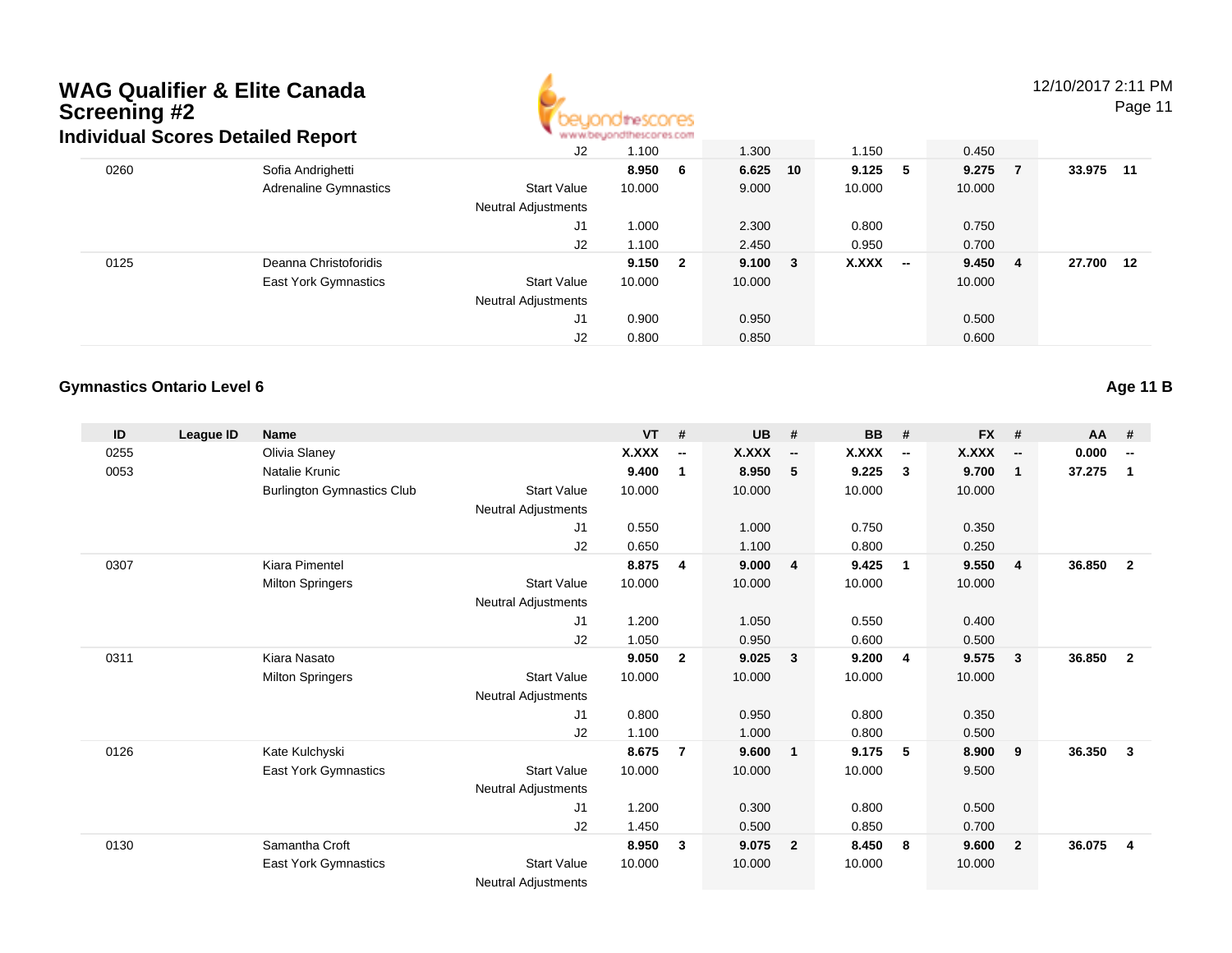

12/10/2017 2:11 PM

Page 12

|      |                         | J1                         | 1.000  |    | 0.850  |                | 1.500  |                | 0.400  |                         |           |                |
|------|-------------------------|----------------------------|--------|----|--------|----------------|--------|----------------|--------|-------------------------|-----------|----------------|
|      |                         | J2                         | 1.100  |    | 1.000  |                | 1.600  |                | 0.400  |                         |           |                |
| 0308 | Ava Thomen              |                            | 8.825  | 5  | 8.850  | $\overline{7}$ | 8.375  | 9              | 9.400  | $\sqrt{5}$              | 35.450    | $-5$           |
|      | <b>Milton Springers</b> | <b>Start Value</b>         | 10.000 |    | 10.000 |                | 9.500  |                | 10.000 |                         |           |                |
|      |                         | <b>Neutral Adjustments</b> |        |    |        |                |        |                |        |                         |           |                |
|      |                         | J1                         | 1.100  |    | 1.100  |                | 1.100  |                | 0.550  |                         |           |                |
|      |                         | J2                         | 1.250  |    | 1.200  |                | 1.150  |                | 0.650  |                         |           |                |
| 0138 | Sarah Smith             |                            | 8.225  | 8  | 8.650  | 8              | 9.000  | $\overline{7}$ | 9.175  | $\overline{\mathbf{8}}$ | 35.050    | 6              |
|      | Aereo Gymnastics Club   | <b>Start Value</b>         | 10.000 |    | 10.000 |                | 10.000 |                | 10.000 |                         |           |                |
|      |                         | <b>Neutral Adjustments</b> |        |    |        |                |        |                |        |                         |           |                |
|      |                         | J <sub>1</sub>             | 1.750  |    | 1.450  |                | 0.900  |                | 0.900  |                         |           |                |
|      |                         | J2                         | 1.800  |    | 1.250  |                | 1.100  |                | 0.750  |                         |           |                |
| 0312 | McKenna Malhotra        |                            | 8.225  | 8  | 8.850  | $\overline{7}$ | 8.450  | 8              | 9.275  | $\overline{7}$          | 34.800    | $\overline{7}$ |
|      | <b>Milton Springers</b> | <b>Start Value</b>         | 10.000 |    | 10.000 |                | 10.000 |                | 10.000 |                         |           |                |
|      |                         | <b>Neutral Adjustments</b> |        |    |        |                |        |                |        |                         |           |                |
|      |                         | J1                         | 1.950  |    | 1.250  |                | 1.400  |                | 0.800  |                         |           |                |
|      |                         | J2                         | 1.600  |    | 1.050  |                | 1.700  |                | 0.650  |                         |           |                |
| 0309 | Elisa Wachnik           |                            | 8.100  | 9  | 8.900  | 6              | 8.050  | 10             | 9.600  | $\overline{2}$          | 34.650    | 8              |
|      | <b>Milton Springers</b> | <b>Start Value</b>         | 10.000 |    | 10.000 |                | 10.000 |                | 10.000 |                         |           |                |
|      |                         | <b>Neutral Adjustments</b> |        |    |        |                |        |                |        |                         |           |                |
|      |                         | J <sub>1</sub>             | 2.100  |    | 1.000  |                | 2.000  |                | 0.400  |                         |           |                |
|      |                         | J2                         | 1.700  |    | 1.200  |                | 1.900  |                | 0.400  |                         |           |                |
| 0280 | Jaycie Turnbull         |                            | 8.750  | 6  | 6.800  | 10             | 9.400  | $\mathbf{2}$   | 9.300  | 6                       | 34.250    | 9              |
|      | <b>Bluewater</b>        | <b>Start Value</b>         | 10.000 |    | 9.500  |                | 10.000 |                | 10.000 |                         |           |                |
|      |                         | <b>Neutral Adjustments</b> |        |    |        |                |        |                |        |                         |           |                |
|      |                         | J1                         | 1.200  |    | 2.650  |                | 0.500  |                | 0.700  |                         |           |                |
|      |                         | J2                         | 1.300  |    | 2.750  |                | 0.700  |                | 0.700  |                         |           |                |
| 0182 | Kyler Schmidt           |                            | 8.075  | 10 | 7.925  | 9              | 9.125  | 6              | 8.825  | 10                      | 33.950 10 |                |
|      | Manjak's Gymnastics     | <b>Start Value</b>         | 10.000 |    | 10.000 |                | 10.000 |                | 10.000 |                         |           |                |
|      |                         | <b>Neutral Adjustments</b> |        |    |        |                |        |                |        |                         |           |                |
|      |                         | J <sub>1</sub>             | 1.900  |    | 2.100  |                | 0.800  |                | 1.300  |                         |           |                |
|      |                         | J2                         | 1.950  |    | 2.050  |                | 0.950  |                | 1.050  |                         |           |                |
|      |                         |                            |        |    |        |                |        |                |        |                         |           |                |

#### **Gymnastics Ontario Level 6**

**ID League ID Name VT # UB # BB # FX # AA #** 0088 Grace Ulrich **9.425 <sup>2</sup> 9.275 <sup>2</sup> 9.550 <sup>2</sup> 9.600 <sup>2</sup> 37.850 <sup>1</sup>** Galaxy Start Valuee 10.000 10.000 10.000 10.000 Neutral Adjustments

**Age 13 A**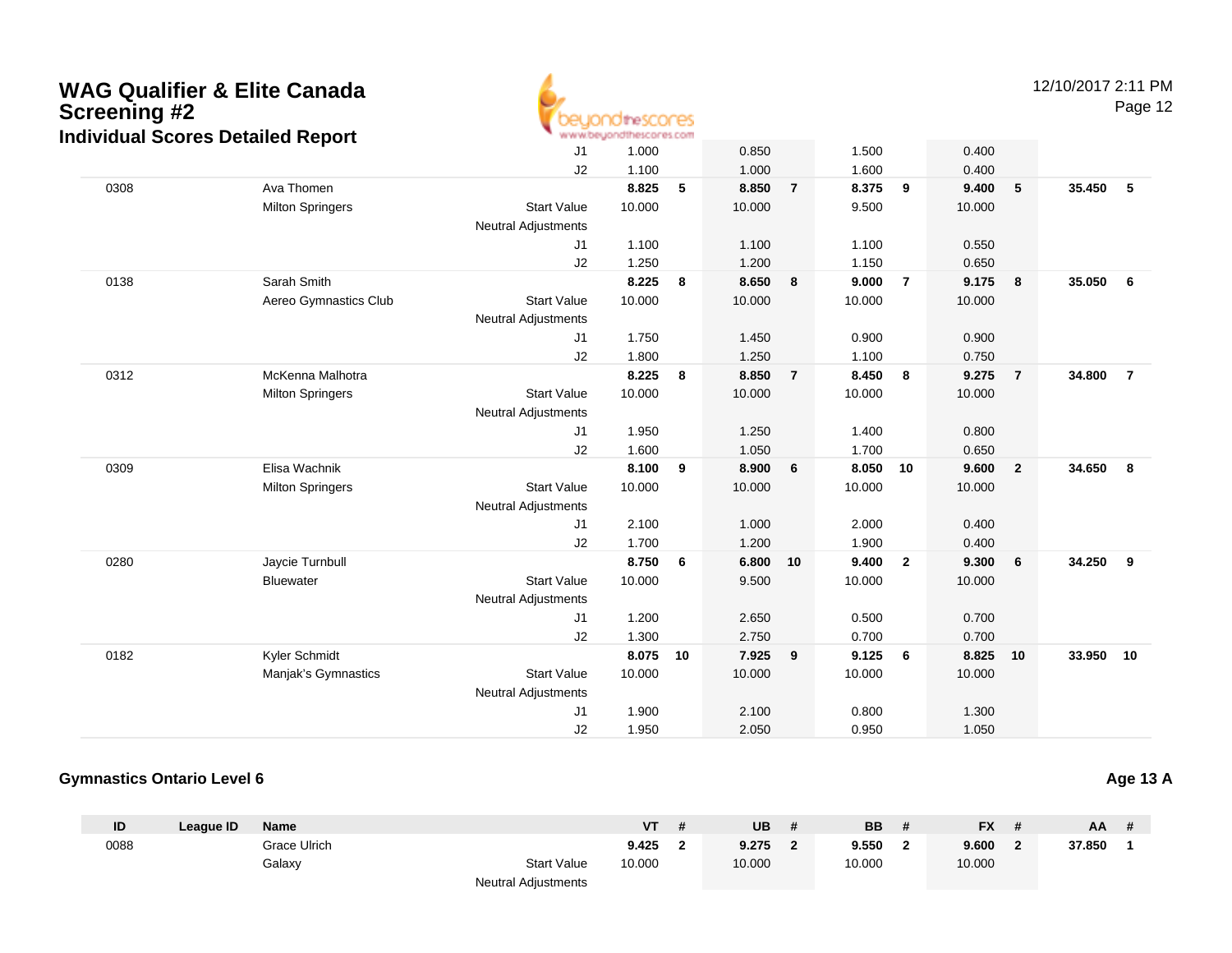

12/10/2017 2:11 PM

Page 13

|      | alvidual occies Detailed Report |                            |                 |              |                 |                |                |                         |                 |                 |        |                 |
|------|---------------------------------|----------------------------|-----------------|--------------|-----------------|----------------|----------------|-------------------------|-----------------|-----------------|--------|-----------------|
|      |                                 | J1                         | 0.550           |              | 0.700           |                | 0.500          |                         | 0.450           |                 |        |                 |
|      |                                 | J2                         | 0.600           |              | 0.750           |                | 0.400          |                         | 0.350           |                 |        |                 |
| 0090 | Della Langille                  |                            | 9.450           | $\mathbf{1}$ | 8.625           | 5              | 9.675          | $\overline{1}$          | 9.700           | $\overline{1}$  | 37.450 | $\overline{2}$  |
|      | Galaxy                          | <b>Start Value</b>         | 10.000          |              | 10.000          |                | 10.000         |                         | 10.000          |                 |        |                 |
|      |                                 | <b>Neutral Adjustments</b> |                 |              |                 |                |                |                         |                 |                 |        |                 |
|      |                                 | J1                         | 0.650           |              | 1.350           |                | 0.350          |                         | 0.300           |                 |        |                 |
|      |                                 | J2                         | 0.450           |              | 1.400           |                | 0.300          |                         | 0.300           |                 |        |                 |
| 0301 | Sarah Hubbard                   |                            | 9.075           | 5            | 9.350           | $\mathbf{1}$   | 9.400          | $\overline{4}$          | 9.275           | $\overline{4}$  | 37.100 | $\mathbf{3}$    |
|      | <b>Milton Springers</b>         | <b>Start Value</b>         | 10.000          |              | 10.000          |                | 10.000         |                         | 10.000          |                 |        |                 |
|      |                                 | <b>Neutral Adjustments</b> |                 |              |                 |                |                |                         |                 |                 |        |                 |
|      |                                 | J1                         | 1.050           |              | 0.550           |                | 0.600          |                         | 0.750           |                 |        |                 |
|      |                                 | J2                         | 0.800           |              | 0.750           |                | 0.600          |                         | 0.700           |                 |        |                 |
| 0028 | Alexandra Duggan                |                            | 8.975           | 8            | 9.050           | $\mathbf{3}$   | 9.500          | $\overline{\mathbf{3}}$ | 9.550           | $\mathbf{3}$    | 37.075 | $\overline{4}$  |
|      | Trillium GC                     | <b>Start Value</b>         | 10.000          |              | 10.000          |                | 10.000         |                         | 10.000          |                 |        |                 |
|      |                                 | <b>Neutral Adjustments</b> |                 |              |                 |                |                |                         |                 |                 |        |                 |
|      |                                 | J1                         | 1.150           |              | 1.150           |                | 0.550          |                         | 0.450           |                 |        |                 |
|      |                                 | J2                         | 0.900           |              | 0.750           |                | 0.450          |                         | 0.450           |                 |        |                 |
| 0247 | Kaylee Molleson                 |                            | 9.450           | $\mathbf{1}$ | 8.750           | $\overline{4}$ | 9.200          | 6                       | 9.550           | $\mathbf{3}$    | 36.950 | 5               |
|      | Trillium GC                     | <b>Start Value</b>         | 10.000          |              | 10.000          |                | 10.000         |                         | 10.000          |                 |        |                 |
|      |                                 | <b>Neutral Adjustments</b> |                 |              |                 |                |                |                         |                 |                 |        |                 |
|      |                                 | J1                         | 0.550           |              | 1.150           |                | 0.750          |                         | 0.500           |                 |        |                 |
|      |                                 | J2                         | 0.550           |              | 1.350           |                | 0.850          |                         | 0.400           |                 |        |                 |
| 0267 | Carlie Evans                    |                            | 9.225           | 4            | 8.475           | $\overline{7}$ | 9.075          | $\overline{7}$          | 9.100           | $\bf 6$         | 35.875 | $6\phantom{1}6$ |
|      | Aspire Gymnastics               | <b>Start Value</b>         | 10.000          |              | 10.000          |                | 10.000         |                         | 10.000          |                 |        |                 |
|      |                                 | <b>Neutral Adjustments</b> |                 |              |                 |                |                |                         |                 |                 |        |                 |
|      |                                 | J1                         | 0.800           |              | 1.600           |                | 0.900          |                         | 0.900           |                 |        |                 |
|      | Natasha Meinders                | J2                         | 0.750           |              | 1.450           |                | 0.950          |                         | 0.900           |                 |        | $\overline{7}$  |
| 0271 |                                 | <b>Start Value</b>         | 9.375<br>10.000 | $\mathbf{3}$ | 8.600<br>10.000 | 6              | 8.400<br>9.200 | $\overline{\mathbf{9}}$ | 9.250<br>10.000 | $5\phantom{.0}$ | 35.625 |                 |
|      | <b>Aspire Gymnastics</b>        | <b>Neutral Adjustments</b> |                 |              |                 |                |                |                         |                 |                 |        |                 |
|      |                                 | J <sub>1</sub>             | 0.600           |              | 1.200           |                | 0.800          |                         | 0.800           |                 |        |                 |
|      |                                 | J2                         | 0.650           |              | 1.600           |                | 0.800          |                         | 0.700           |                 |        |                 |
| 0265 | Jillian Ostaszewicz             |                            | 8.775           | 10           | 8.475           | $\overline{7}$ | 9.325          | 5                       | 8.800           | 9               | 35.375 | 8               |
|      | <b>Aspire Gymnastics</b>        | <b>Start Value</b>         | 10.000          |              | 10.000          |                | 10.000         |                         | 10.000          |                 |        |                 |
|      |                                 | <b>Neutral Adjustments</b> |                 |              |                 |                |                |                         |                 |                 |        |                 |
|      |                                 | J1                         | 1.200           |              | 1.500           |                | 0.650          |                         | 1.200           |                 |        |                 |
|      |                                 | J2                         | 1.250           |              | 1.550           |                | 0.700          |                         | 1.200           |                 |        |                 |
|      | Cassandra Attygale              |                            | 8.900           | 9            | 8.175           | 8              | 9.200          | 6                       | 8.950           | 8               | 35.225 | 9               |
| 0252 | <b>Adrenaline Gymnastics</b>    | <b>Start Value</b>         | 10.000          |              | 9.500           |                | 10.000         |                         | 10.000          |                 |        |                 |
|      |                                 | <b>Neutral Adjustments</b> |                 |              |                 |                |                |                         |                 |                 |        |                 |
|      |                                 |                            |                 |              |                 |                |                |                         |                 |                 |        |                 |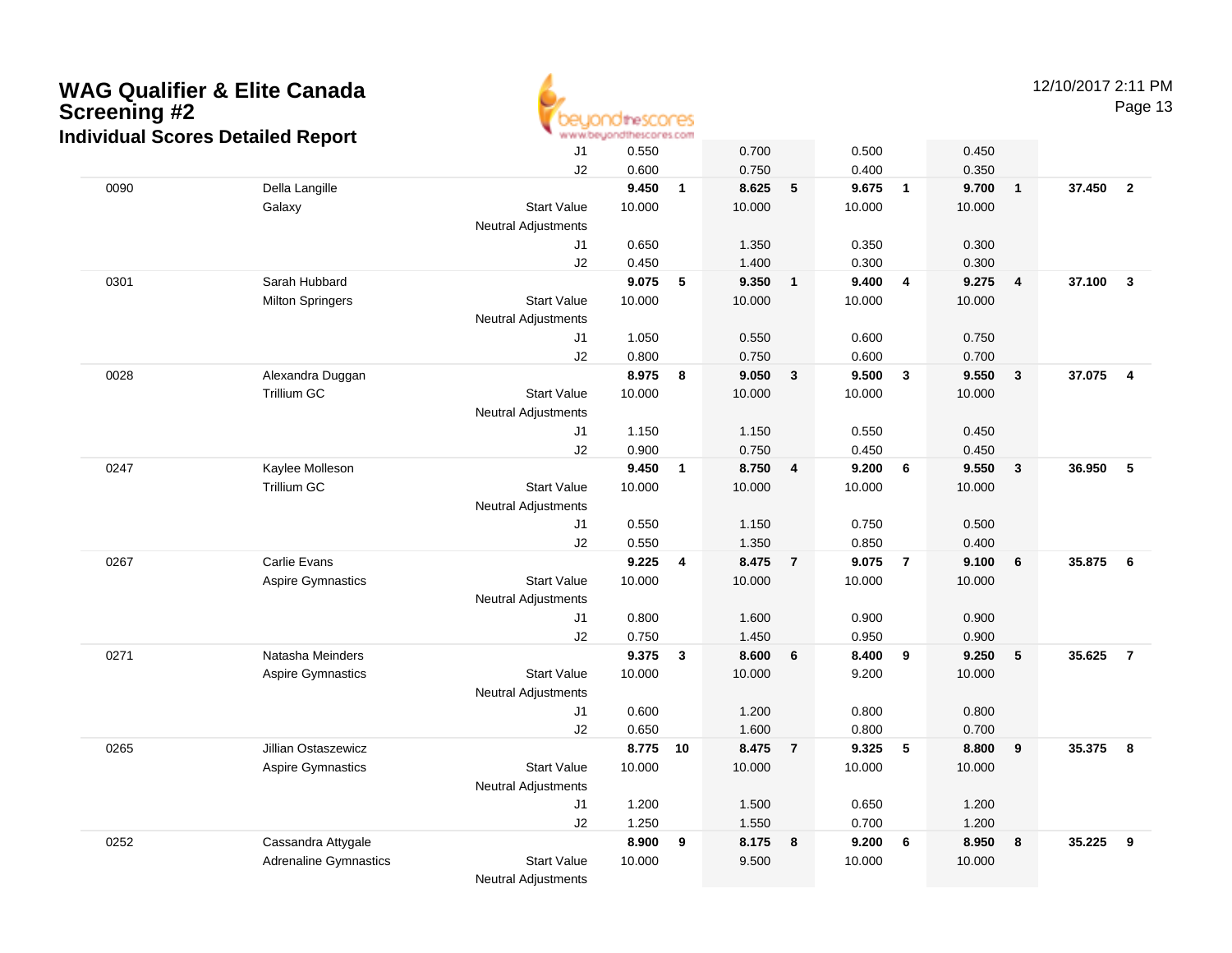

12/10/2017 2:11 PM

Page 14

| idividual JCOI es Detailed Report |                            |                            | An an anyone chose to the second in the model |   |          |  |         |    |        |     |        |    |  |  |  |
|-----------------------------------|----------------------------|----------------------------|-----------------------------------------------|---|----------|--|---------|----|--------|-----|--------|----|--|--|--|
|                                   |                            | J <sub>1</sub>             | 1.050                                         |   | 1.200    |  | 0.750   |    | 1.000  |     |        |    |  |  |  |
|                                   |                            | J <sub>2</sub>             | 1.150                                         |   | 1.450    |  | 0.850   |    | 1.100  |     |        |    |  |  |  |
| 0240                              | Sarah McChristie           |                            | 9.000                                         |   | 7.975 9  |  | 8.525 8 |    | 9.000  | - 7 | 34.500 | 10 |  |  |  |
|                                   | <b>Ultimate Gymnastics</b> | <b>Start Value</b>         | 10.000                                        |   | 9.500    |  | 10.000  |    | 10.000 |     |        |    |  |  |  |
|                                   |                            | <b>Neutral Adjustments</b> |                                               |   |          |  |         |    |        |     |        |    |  |  |  |
|                                   |                            | J1                         | 0.800                                         |   | 1.650    |  | 1.400   |    | 1.100  |     |        |    |  |  |  |
|                                   |                            | J <sub>2</sub>             | 1.200                                         |   | 1.400    |  | 1.550   |    | 0.900  |     |        |    |  |  |  |
| 0185                              | Rachel Reid                |                            | 9.050                                         | 6 | 7.850 10 |  | 8.350   | 10 | 9.100  | - 6 | 34.350 | 11 |  |  |  |
|                                   | Manjak's Gymnastics        | <b>Start Value</b>         | 10.000                                        |   | 10.000   |  | 9.200   |    | 10.000 |     |        |    |  |  |  |
|                                   |                            | <b>Neutral Adjustments</b> |                                               |   |          |  |         |    |        |     |        |    |  |  |  |
|                                   |                            | J <sub>1</sub>             | 0.900                                         |   | 2.100    |  | 0.800   |    | 1.000  |     |        |    |  |  |  |
|                                   |                            | J2                         | 1.000                                         |   | 2.200    |  | 0.900   |    | 0.800  |     |        |    |  |  |  |

### **Gymnastics Ontario Level 6**

**Age 13 B**

| ID   | League ID | <b>Name</b>                       |                            | <b>VT</b> | #              | <b>UB</b> | #                       | <b>BB</b> | #              | <b>FX</b> | #              | $AA$ # |                |
|------|-----------|-----------------------------------|----------------------------|-----------|----------------|-----------|-------------------------|-----------|----------------|-----------|----------------|--------|----------------|
| 0122 |           | Maya Manel                        |                            | 9.200     | $\overline{2}$ | 9.025     | $\mathbf{1}$            | 9.125     | 4              | 9.450     | $\mathbf 1$    | 36.800 | 1              |
|      |           | <b>East York Gymnastics</b>       | <b>Start Value</b>         | 10.000    |                | 10.000    |                         | 10.000    |                | 10.000    |                |        |                |
|      |           |                                   | <b>Neutral Adjustments</b> |           |                |           |                         |           |                |           |                |        |                |
|      |           |                                   | J <sub>1</sub>             | 0.800     |                | 1.050     |                         | 0.900     |                | 0.600     |                |        |                |
|      |           |                                   | J <sub>2</sub>             | 0.800     |                | 0.900     |                         | 0.850     |                | 0.500     |                |        |                |
| 0129 |           | Sydney Lau                        |                            | 9.225     | -1             | 8.625     | 5                       | 9.150     | 3              | 9.350     | 3              | 36.350 | $\overline{2}$ |
|      |           | <b>East York Gymnastics</b>       | <b>Start Value</b>         | 10.000    |                | 9.500     |                         | 10.000    |                | 10.000    |                |        |                |
|      |           |                                   | <b>Neutral Adjustments</b> |           |                |           |                         |           |                |           |                |        |                |
|      |           |                                   | J <sub>1</sub>             | 0.800     |                | 0.950     |                         | 0.950     |                | 0.600     |                |        |                |
|      |           |                                   | J2                         | 0.750     |                | 0.800     |                         | 0.750     |                | 0.700     |                |        |                |
| 0058 |           | Leyton Lucier                     |                            | 8.675     | 6              | 8.825     | $\overline{\mathbf{3}}$ | 9.275     | $\mathbf{1}$   | 9.275     | 4              | 36.050 | -3             |
|      |           | <b>Burlington Gymnastics Club</b> | <b>Start Value</b>         | 10.000    |                | 10.000    |                         | 10.000    |                | 10.000    |                |        |                |
|      |           |                                   | <b>Neutral Adjustments</b> |           |                |           |                         |           |                |           |                |        |                |
|      |           |                                   | J <sub>1</sub>             | 1.500     |                | 1.200     |                         | 0.700     |                | 0.800     |                |        |                |
|      |           |                                   | J <sub>2</sub>             | 1.150     |                | 1.150     |                         | 0.750     |                | 0.650     |                |        |                |
| 0051 |           | Lauren Kuyper                     |                            | 8.625     | $\overline{7}$ | 8.900     | $\overline{\mathbf{2}}$ | 9.200     | $\overline{2}$ | 9.250     | 5              | 35.975 | $\overline{4}$ |
|      |           | <b>Burlington Gymnastics Club</b> | <b>Start Value</b>         | 10.000    |                | 10.000    |                         | 10.000    |                | 10.000    |                |        |                |
|      |           |                                   | <b>Neutral Adjustments</b> |           |                |           |                         |           |                |           |                |        |                |
|      |           |                                   | J <sub>1</sub>             | 1.400     |                | 1.000     |                         | 0.750     |                | 0.700     |                |        |                |
|      |           |                                   | J <sub>2</sub>             | 1.350     |                | 1.200     |                         | 0.850     |                | 0.800     |                |        |                |
| 0264 |           | Ava Mielko                        |                            | 9.025     | 3              | 8.675     | $\overline{4}$          | 8.900     | 6              | 9.000     | $\overline{7}$ | 35.600 | 5              |
|      |           | Aspire Gymnastics                 | <b>Start Value</b>         | 10.000    |                | 10.000    |                         | 9.900     |                | 10.000    |                |        |                |
|      |           |                                   | <b>Neutral Adjustments</b> |           |                |           |                         |           |                |           |                |        |                |